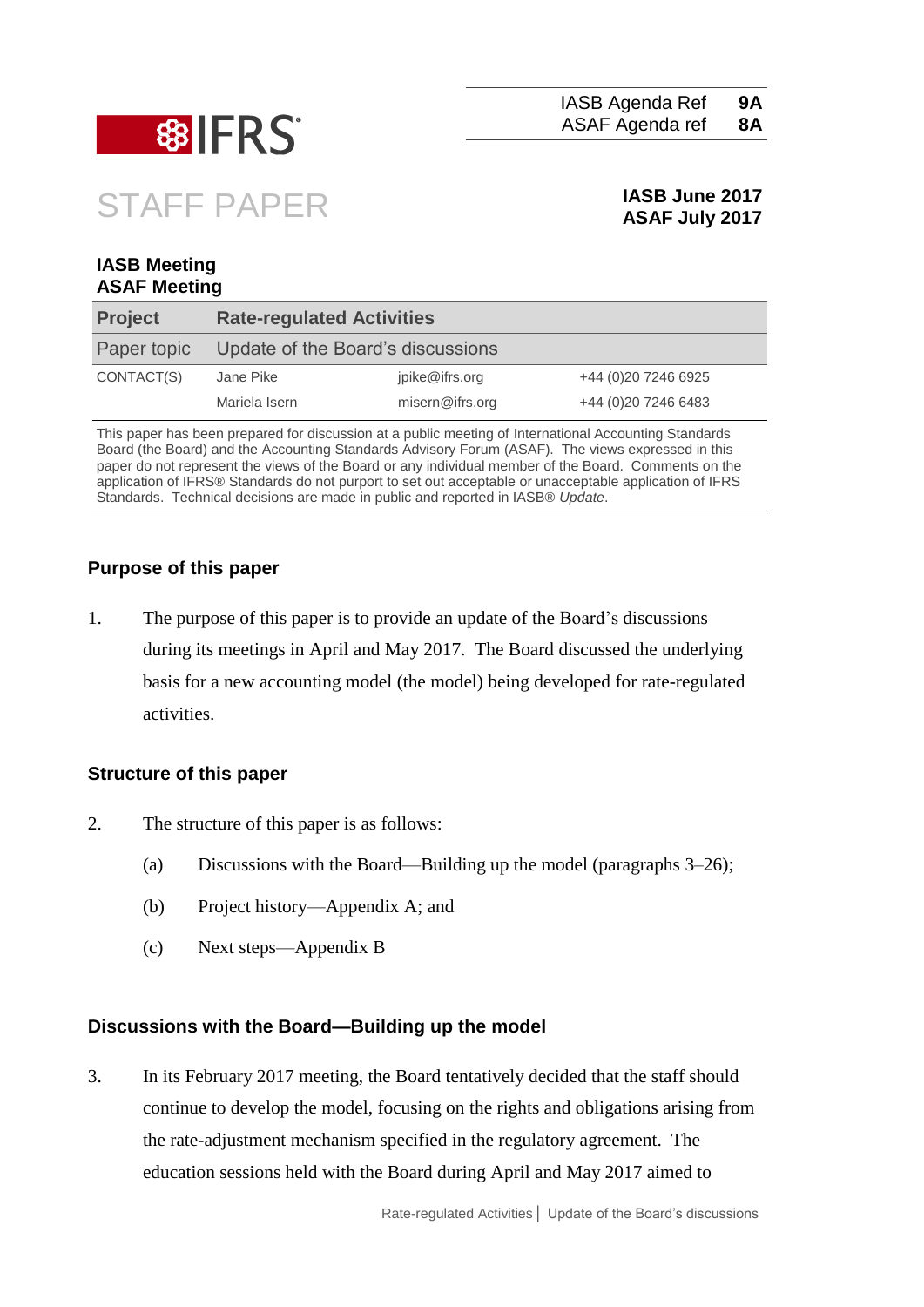progress the development of a clear description of the principles underpinning the model, the nature of the assets and liabilities that the model aims to recognise, and the overall mechanics of the model. In particular these sessions provided information on the following topics:

- (a) characteristics of defined rate regulation (paragraphs [4–](#page-1-0)[7\)](#page-2-0);
- <span id="page-1-3"></span>(b) the regulatory agreement (paragraphs [8](#page-2-1)[–15\)](#page-4-0);
- (c) definitions of asset and liability (paragraphs [16–](#page-5-0)[19\)](#page-6-0); and
- (d) accounting for the rights and obligations arising from the rateadjustment mechanism (paragraphs [20–](#page-13-0)26).

#### *Characteristics of defined rate regulation*

1

- <span id="page-1-0"></span>4. Regulation is broadly defined as the imposition of rules by government, backed by the use of penalties that are intended specifically to modify the economic behaviour of individuals and firms in the private sector. Economic regulations intervene directly in market decisions such as pricing, competition, market entry, or  $ext{ext}^1$
- <span id="page-1-4"></span><span id="page-1-1"></span>5. In this project, we have been using 'defined rate regulation' as a label for a form of economic regulation established through a formal regulatory framework that imposes limitations on entry into an industry (and on exit from it) and that:
	- (a) is binding on both the entity and the rate regulator; and
	- (b) establishes a basis for setting the regulated rate (ie a rate-setting mechanism) chargeable by the entity to its customers (ie 'P' as described in paragraph [12\)](#page-3-0) for the transfer of specified goods and/ or services that comply with minimum quality levels or other service requirements (see paragraph [14\)](#page-4-1).
- <span id="page-1-2"></span>6. In defined rate regulation, the rate-setting mechanism includes a rate-adjustment mechanism that creates temporary differences when the regulated rate in one period includes amounts relating to required activities carried out by the entity in a different period (see paragraph [14\(b\)\)](#page-4-2).

Rate-regulated Activities**│** Update of the Board's discussions Page 2 of 24

<sup>&</sup>lt;sup>1</sup> See Organization for Economic Cooperation and Development (OECD) Glossary of Statistical Terms.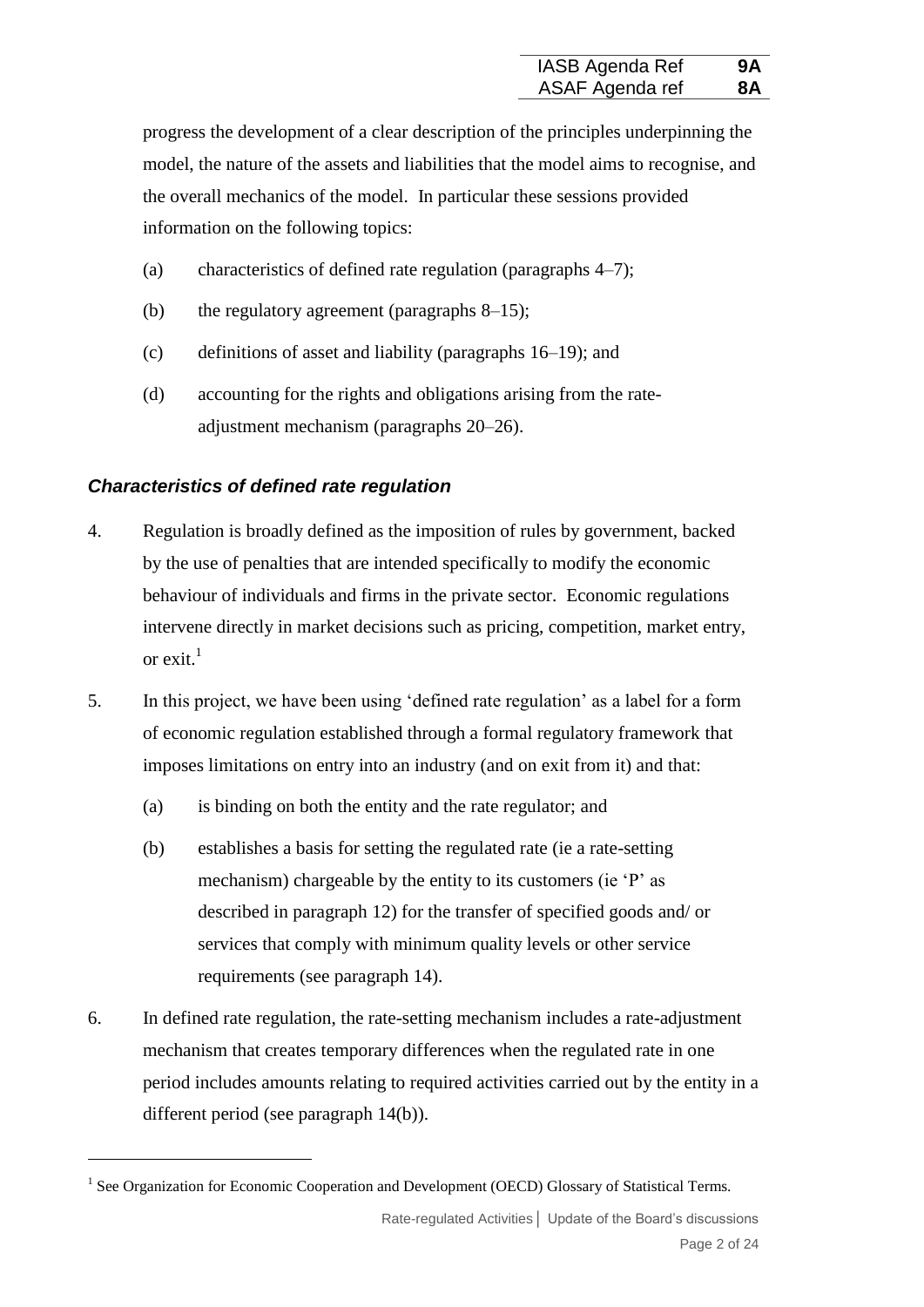<span id="page-2-0"></span>7. Defined rate regulation is commonly used for services that governments consider essential for a reasonable quality of life for its citizens, such as the provision of clean and waste water services, electricity, some transport and communication services. Defined rate regulation generally is introduced when there are significant barriers to competition for supply because the provision of the services requires significant investment in infrastructure assets and networks and/ or there are physical and other barriers to the creation of more than one infrastructure network.

#### *The regulatory agreement*

- <span id="page-2-1"></span>8. The regulatory agreement sets the terms of the relationship between the rate regulator and the entity that provides rate-regulated goods or services. In defined rate regulation, the regulatory agreement imposes on the entity service requirements that involve the delivery of goods or services to customers over a specified period of time, which is typically longer than one financial reporting period.
- <span id="page-2-2"></span>9. The regulatory agreement may also require the entity to carry out other activities relating to government-imposed social or environmental policies, and which may not relate directly to the delivery of goods or services to customers. We use the term 'regulatory requirements' to cover both service requirements related to the delivery of goods or services to customers and other requirements related to other government-imposed policies.
- 10. The regulatory agreement also establishes the entity's entitlement to be compensated in exchange for satisfying its regulatory requirements. However, the rate regulator does not promise to pay the entity directly. Instead, the rate regulator uses its regulatory powers to intervene in the setting of terms and conditions in contracts between the entity and its individual customers. In particular, the regulatory agreement establishes the basis for setting the price (ie the 'regulated rate') that the entity will charge its customers in exchange for the goods or services it delivers to customers.
- 11. The figure below illustrates: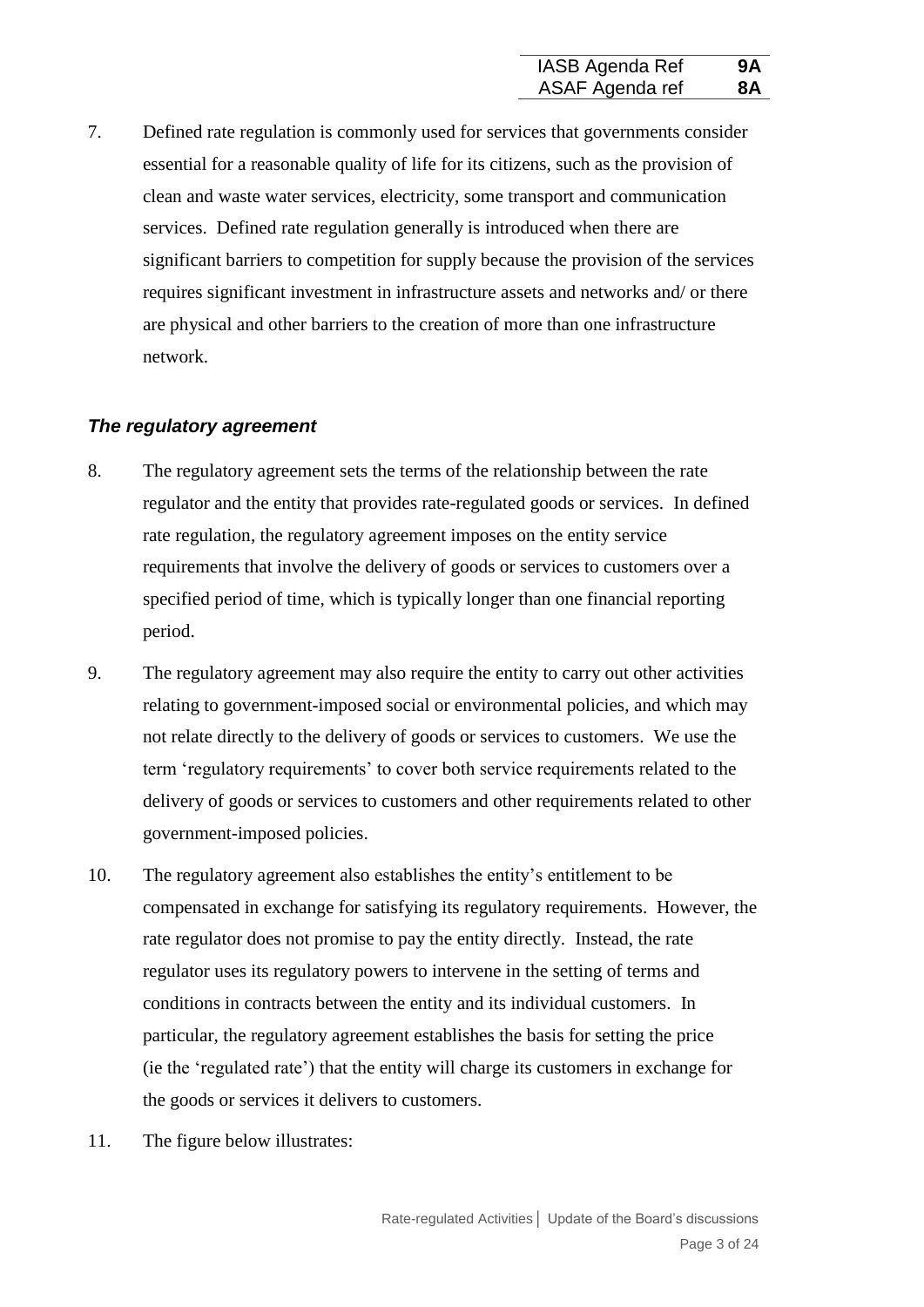- (a) on the left, the agreement between the rate regulator and the entity, which is the focus of the model;
- (b) on the right, the contracts between the entity and its customers, which are dealt with by IFRS 15 *Revenue from Contracts with Customers*; and
- (c) at the bottom, the rate regulator's influence over the terms of the contracts between the entity and its customers (eg the regulated rate) and over the conduct of the entity. This influence does not create any rights or obligations for the entity. Thus, it does not lead to the recognition of assets or liabilities.



- <span id="page-3-0"></span>12. The relationship between the entity and its customers is a simple price (P) times quantity (Q) relationship, or  $P \times Q$  relationship. The entity satisfies its performance obligations by delivering goods or services (Q) in a specified period at a specified price (the regulated rate, P). The individual customers are obliged to pay, and the entity is entitled to receive, the amount billed ( $P \times Q$ ).
- 13. The relationship between the entity and the rate regulator is more complex because the rate regulator uses the regulated rate as a mechanism to:
	- (a) deliver to the entity the amount of compensation to which it is entitled in exchange for satisfying all of its regulatory requirements (see paragraph [9\)](#page-2-2);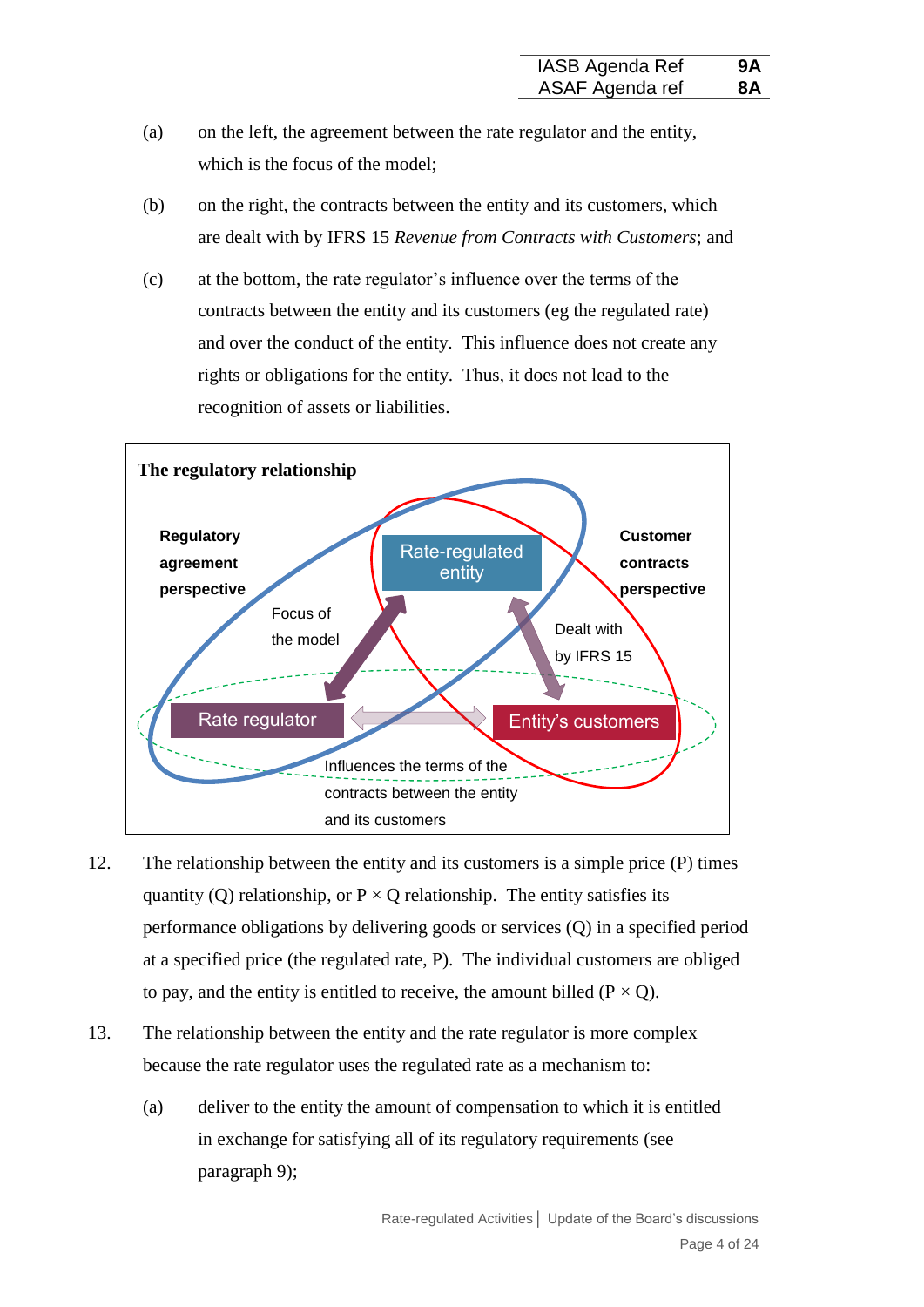- (b) improve the stability and predictability of pricing for customers; and
- (c) spread the cost of the regulatory requirements across different classes and generations of existing and future customers.
- <span id="page-4-2"></span><span id="page-4-1"></span>14. The regulatory agreement typically specifies the following two components of the regulated rate (P):
	- (a) a base component that includes the amounts that are intended to compensate the entity for satisfying the regulatory requirements during the current period, which are calculated on the basis of estimates; and
	- (b) the adjustments to a future regulated rate according to a rate-adjustment mechanism to reflect:
		- (i) differences between actual and estimated amounts that give the entity a **right** to increase a future regulated rate ('allowable estimation variance') or an **obligation** to reduce a future regulated rate ('chargeable estimation variance');<sup>2</sup> and
		- (ii) temporary differences that arise when:
			- the entity fully or partially fulfils a regulatory requirement but the related compensation amount has not yet been included in the regulatory rate for the current period (ie a **right** to increase a future regulated rate); or
			- the regulated rate for the current period includes an amount relating to a regulatory requirement that has yet to be fulfilled (ie an **obligation** to reduce a future regulated rate). $3$
- <span id="page-4-0"></span>15. Our analysis suggests that it is the rate-adjustment mechanism in the regulatory agreement that creates rights and obligations for the entity in addition to the rights

<sup>&</sup>lt;sup>2</sup> Not all variances between estimated amounts and actual amounts will result in adjustments to a future regulated rate. We refer to 'allowable estimation variances' to identify those amounts that the rate-setting mechanism will include in the rate calculation to increase the regulated future rate. Similarly, we refer to 'chargeable estimation variances' to identify those amounts that the rate-setting mechanism will include in the rate calculation to decrease the regulated future rate.

 $3$  The rights/obligations arising from the rate-adjustment mechanism are consumed/fulfilled as the entity includes the rate increase/decrease in a future regulated rate that is charged to customers on the future delivery of goods or services.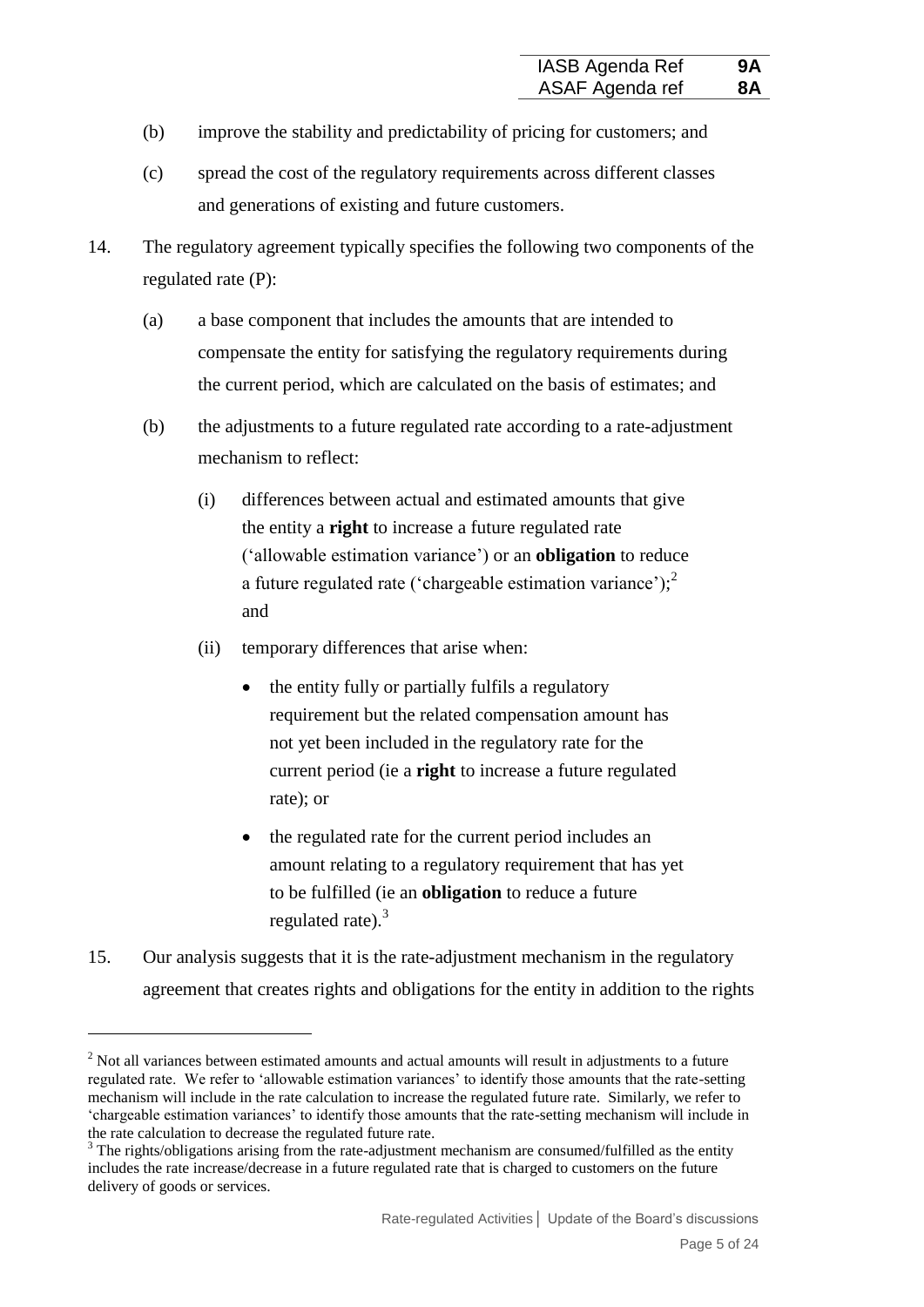and obligations arising from the individual contracts between the entity and its customers. Consequently, it is only the rights and obligations created by the rateadjustment mechanism that the model aims to account for by recognising regulatory assets and regulatory liabilities.

#### *Definitions of asset and liability*

1

- <span id="page-5-0"></span>16. As discussed in the May 2017 meeting, any entity has a right to establish the price that it will charge to its customers in exchange for the goods or services it transfers to those customers during the period. In the absence of defined rate regulation, this price is assumed to reflect the price that the entity would receive in an orderly transaction with willing customers. This assumption suggests that although each party to the transaction may perceive a net benefit in the exchange, the terms of the exchange are balanced, ie the exchange of resources is made on terms that are neither favourable nor unfavourable. The contract to exchange goods or services at this price is an executory contract until:
	- (a) either the entity transfers goods or services; or
	- (b) customers pay for goods or services in advance.

Consequently, the entity would not recognise an asset or a liability in advance of an exchange taking place.<sup>4</sup>

17. During the May 2017 Board meeting we also considered the interaction between the definitions of assets and liabilities and the characteristics of defined rate regulation (see paragraphs [5](#page-1-1) and [6\)](#page-1-2). We concluded that a combination of those characteristics suggested that the rights and obligations created by the rateadjustment mechanism are assets and liabilities, as those terms are expected to be defined in the forthcoming revised *Conceptual Framework for Financial Reporting*. 5

<sup>&</sup>lt;sup>4</sup> An exception to this outcome would arise if the entity entered into a non-cancellable contract with a customer and the price agreed for the exchange were to make the contract onerous. In such a case, a liability would be recognised using IAS 37 *Provisions, Contingent Liabilities and Contingent Assets*.

 $<sup>5</sup>$  When referring to the definitions of assets and liabilities throughout this paper, we have used the</sup> proposals in the Exposure Draft *Conceptual Framework for Financial Reporting* (the Conceptual Framework ED), updated when applicable for the Board's tentative decisions in subsequent discussions.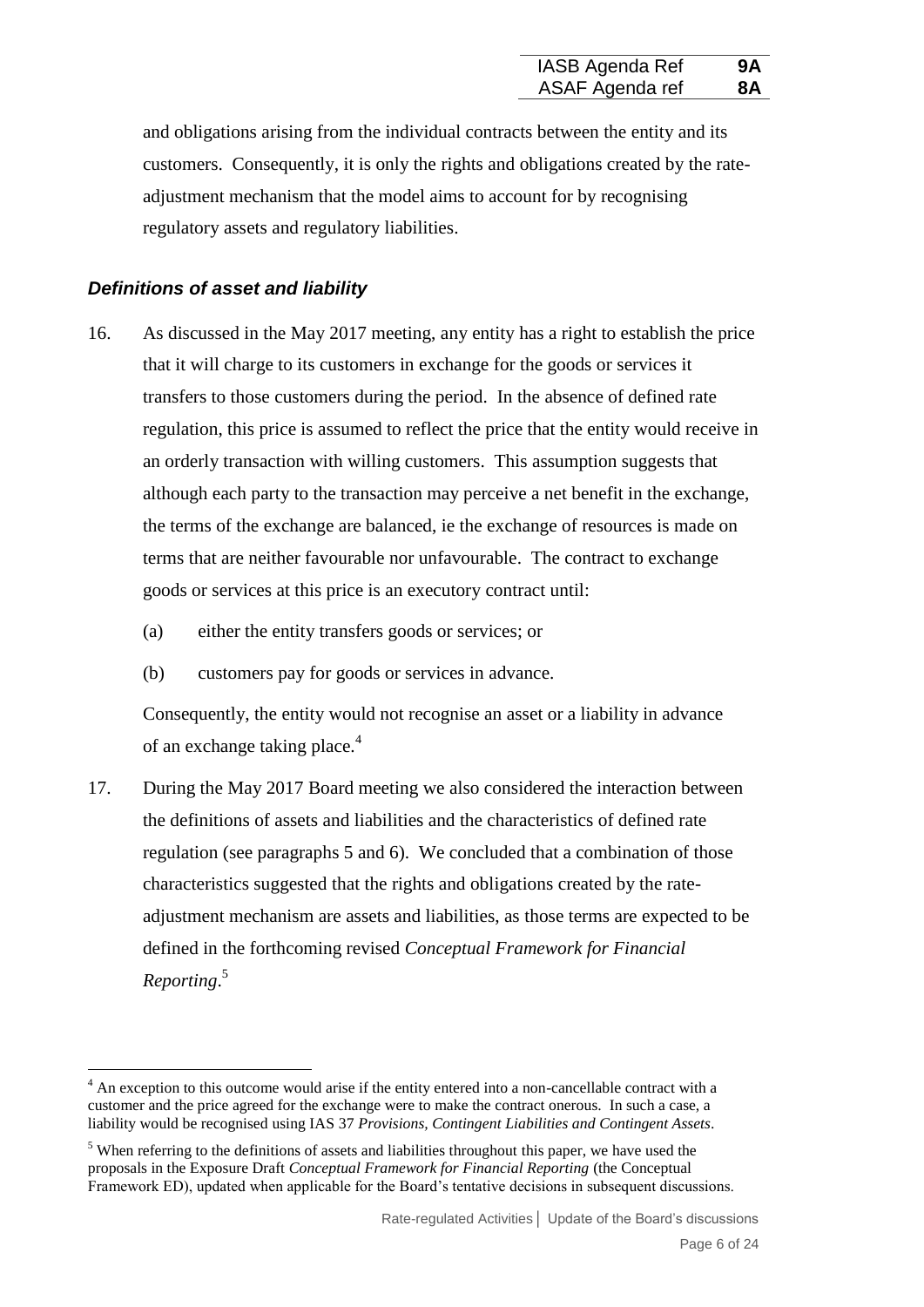- 18. We have not expressed an opinion about whether **all** of the characteristics of defined rate regulation listed in paragraphs [5](#page-1-1) and [6](#page-1-2) are necessary for the creation of regulatory assets and regulatory liabilities. The Board will, in forthcoming meetings, discuss what combination of characteristics, if not all of them, is necessary and sufficient to determine the scope of the model.
- <span id="page-6-0"></span>19. The table below provides a high level overview of the links between the definitions of assets and liabilities in the Conceptual Framework ED and the characteristics of defined rate regulation (see paragraphs [5](#page-1-1) and [6\)](#page-1-2) that were discussed at the May Board meeting.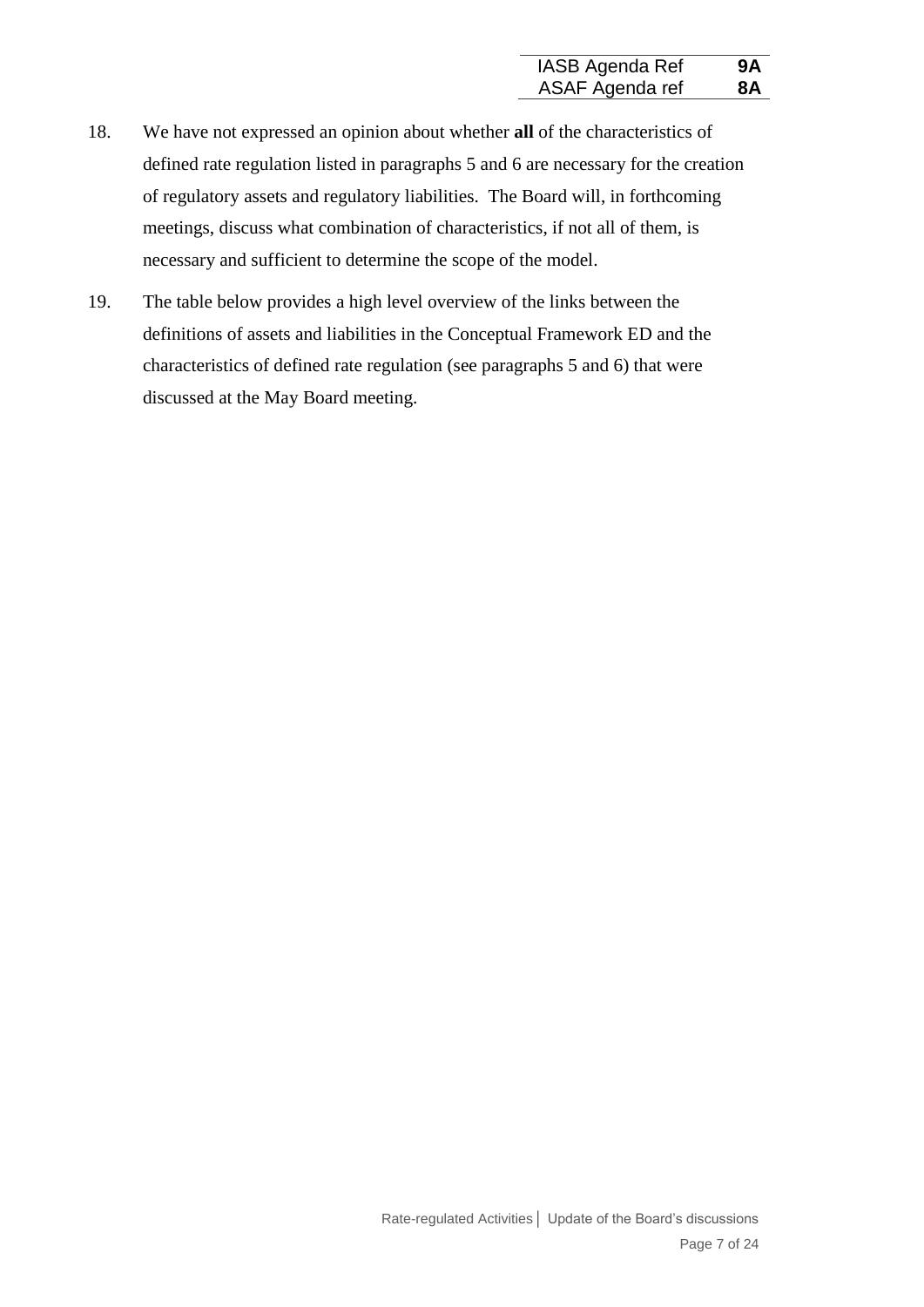#### *Binding terms*

The guidance supporting the asset and liability definitions highlights the importance of commercial substance and the need for contractual terms to have a discernible effect on the economics of a contract. Terms that bind neither party have no commercial substance and should be disregarded (paragraph 4.55 of the Conceptual Framework ED).

#### *Asset definition*

An asset is a present economic resource **controlled** by the entity as a result of **past events**. An economic resource is a **right** that has the potential to produce economic benefits.

#### *Guidance*

- An entity must have **a right** that has the **potential to produce economic benefits** for the entity beyond those available to all other parties.
- An entity **controls** an economic resource if it has the right to

#### *Conceptual Framework* **Characteristics of defined rate regulation**

#### *Binding terms*

The regulatory agreement may take the form of a contractual licensing agreement or may be imposed through statute. Regardless of its form, the terms of the regulatory agreement bind both the entity and the rate regulator. Those binding terms establish rights and obligations for the entity that have commercial substance because they clearly have a discernible effect on the economics of the regulatory agreement.

### *Mechanism for setting the regulated rate (P)*

As stated in paragraphs [5](#page-1-3) and [6,](#page-1-4) defined rate regulation establishes a basis for setting the regulated rate (ie a rate-setting mechanism) chargeable by an entity to its customers for the transfer of specified goods and/ or services. The rate-setting mechanism includes a rate-adjustment mechanism that creates temporary differences when the regulated rate in one period includes amounts relating to required activities carried out by the entity in a different period.

We consider that: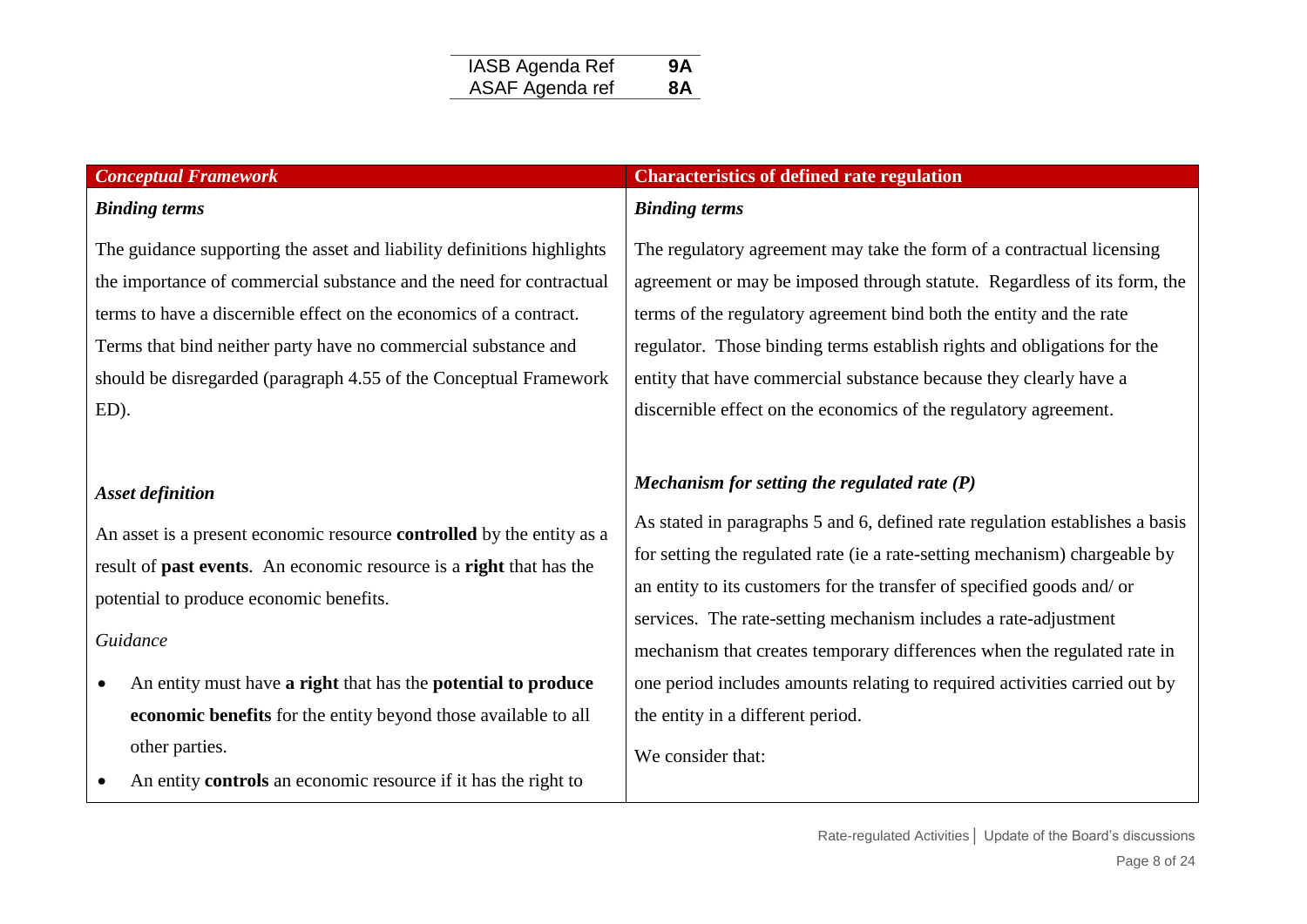| IASB Agenda Ref | 9A        |
|-----------------|-----------|
| ASAF Agenda ref | <b>8A</b> |

| <b>Conceptual Framework</b>                                             | <b>Characteristics of defined rate regulation</b>                          |  |
|-------------------------------------------------------------------------|----------------------------------------------------------------------------|--|
| deploy the economic resource in its activities and if, in addition,     | (a)<br>a rate-setting mechanism is a characteristic (ie characteristic A)  |  |
| any economic benefits from that resource flow to the entity             | that differentiates market regulation <sup>6</sup> and defined rate        |  |
| (either directly or indirectly) rather than to another party.           | regulation from normal competitive markets; and                            |  |
| Control does not imply that the entity can ensure that the              |                                                                            |  |
| resource will produce economic benefits in all circumstances.           | a rate-adjustment mechanism is a characteristic (ie<br>(b)                 |  |
|                                                                         | characteristic B) that differentiates defined rate regulation from         |  |
| Liability definition                                                    | both market regulation and normal competitive markets.                     |  |
| A liability is a <b>present obligation</b> of the entity to transfer an | In normal competitive markets, the mere right to set prices and            |  |
| economic resource as a result of <b>past events</b> .                   | increase prices does not have the potential to produce economic            |  |
| Guidance                                                                | benefits beyond those available to all other parties. Similarly, mere      |  |
| An entity must have an <b>obligation</b> to transfer an economic        | price constraints due to market conditions or other factors do not         |  |
| resource. Obligations to transfer an economic resource need not         | create an obligation to decrease prices and so there is no obligation      |  |
| result in a direct outflow of cash. For example, such an                | that meets the definition of a liability.                                  |  |
| obligation can exist if the obligation requires an exchange of          | Although characteristic A is necessary to create regulatory assets and     |  |
| economic resources with another party on unfavourable terms or          | liabilities, it is not sufficient. Characteristic B is necessary to ensure |  |

 $\overline{a}$ 

Rate-regulated Activities**│** Update of the Board's discussions

<sup>&</sup>lt;sup>6</sup> Market regulation typically applies when competition in a market is insufficient to protect customers from suppliers making excessive profit. The rate regulator's intervention is usually restricted to imposing a cap on the price that can be charged for the specified goods or services. However, the rate regulator does not establish the total amount of revenue or profit that an entity can earn. Consequently, the regulation does not include a 'rate-adjustment mechanism' that determines the amount of profit or profit margin that an entity can earn.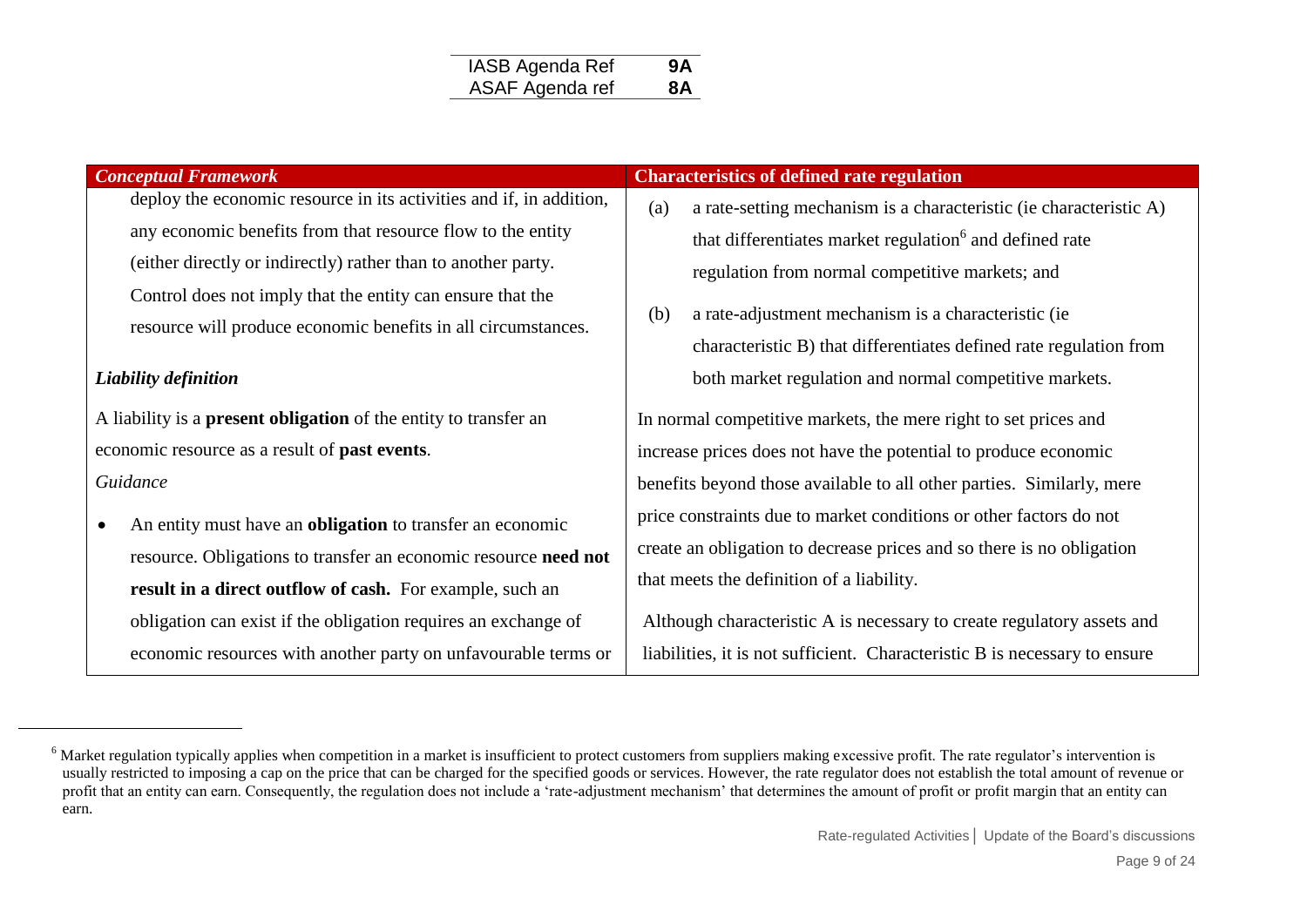| IASB Agenda Ref | 9A |
|-----------------|----|
| ASAF Agenda ref | 8A |

 $\overline{a}$ 

if it requires the provision of services.

- The obligation must be a present obligation that exists as a result of **past events**. An entity has a present obligation that exists as a result of past events only if the entity has already received economic benefits, or conducted activities, that will or may require it to transfer an economic resource that it would not otherwise have had to transfer. A present obligation can exist at the end of the reporting period even if the transfer of economic benefits cannot be enforced until some point in the future.
- An obligation may be expressed as being conditional on a particular future action that might be taken by the entity, such as conducting particular activities. The entity has an obligation if it has **no practical ability to avoid taking that action**.
- If an entity is preparing its financial statements on a going concern basis, it has no practical ability to avoid a transfer of

#### **Conceptual Framework Conceptual Framework Characteristics of defined rate regulation**

that an entity has the right or obligation to adjust a future regulated rate to reflect the origination and/or reversal of temporary differences created by the rate-adjustment mechanism.<sup>7</sup>

The rate-adjustment mechanism is designed to give the entity additional compensation for the **past fulfilment** of agreed regulatory requirements, or to transfer an excess of compensation that the entity has **already** received. As a result, the rate-adjustment mechanism creates rights to charge an increased regulated rate or obligations to charge a decreased regulated rate for the delivery of future goods or services.

A right arises from the rate-adjustment mechanism if the entity has already partially or fully fulfilled a regulatory requirement **(past event)** but the current regulated rate does not yet reflect the compensation that the entity is entitled to in exchange. Even though the entity cannot compel its customers to buy the regulated goods or services, the entity's right to charge an increased future regulated rate

Rate-regulated Activities**│** Update of the Board's discussions

<sup>&</sup>lt;sup>7</sup> Agenda Paper 9B *Rate adjustment examples* contains five numerical examples that illustrate how the rate-adjustment mechanism creates rights and obligations that the model seeks to recognise as regulatory assets and regulatory liabilities. In addition, the examples also illustrate how the model could derecognise these regulatory assets and regulatory liabilities as the rights are consumed and the obligations are fulfilled.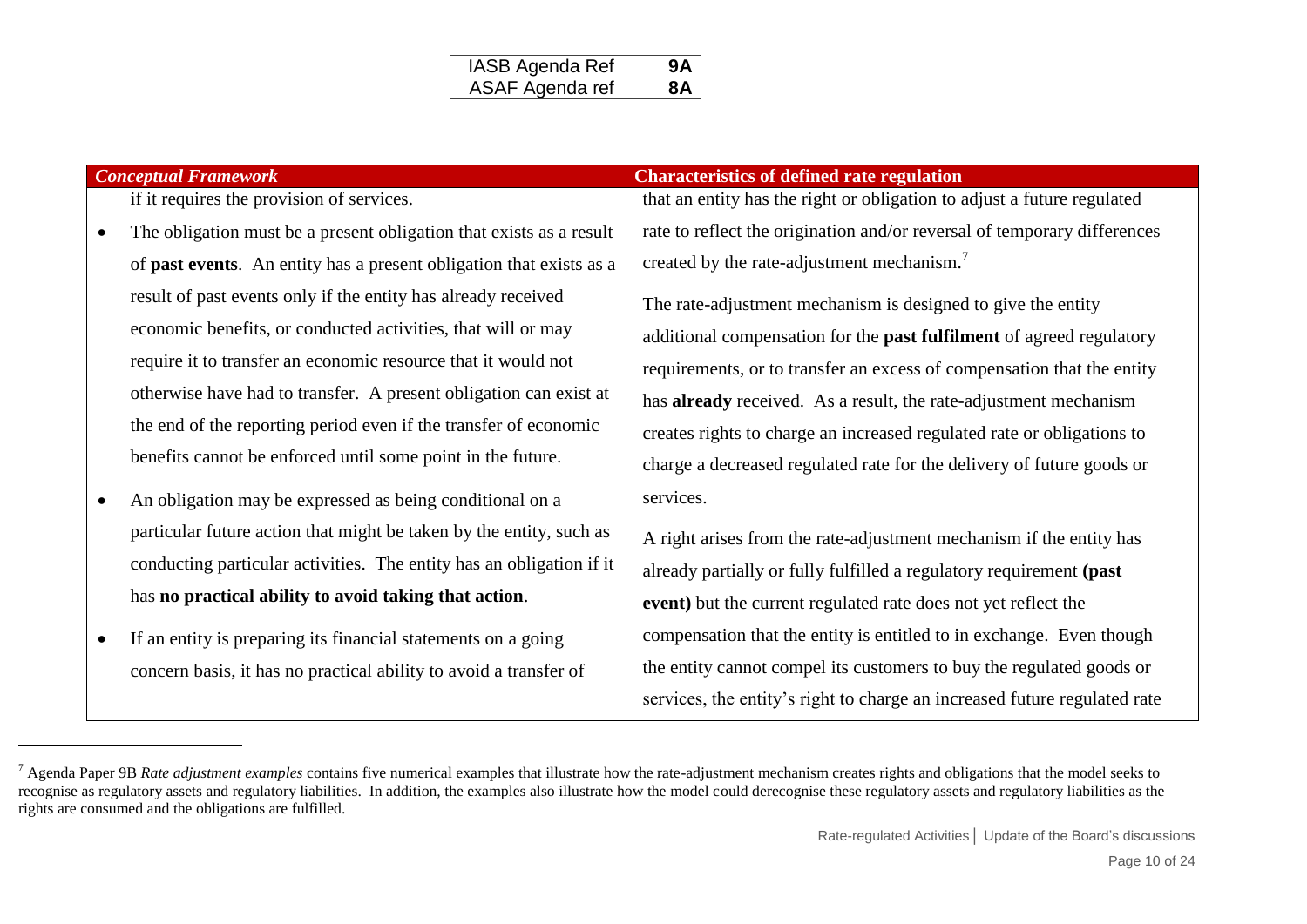| IASB Agenda Ref | 9Α |
|-----------------|----|
| ASAF Agenda ref | 8А |

| <b>Conceptual Framework</b>                                   | <b>Characteristics of defined rate regulation</b>                         |
|---------------------------------------------------------------|---------------------------------------------------------------------------|
| economic benefits if the only way to avoid the transfer is by | has the potential to produce for the entity an inflow of economic         |
| liquidating the entity or ceasing trading.                    | benefits that are not available to other parties. That right will be      |
|                                                               | consumed as the entity includes the rate increase in future regulated     |
|                                                               | rates and will lead to an inflow of economic benefits if customers pay    |
|                                                               | the increased future regulated rate for the future delivery of goods or   |
|                                                               | services.                                                                 |
|                                                               | An obligation arises from the rate-adjustment mechanism if the entity     |
|                                                               | has already received economic benefits through billings to customers      |
|                                                               | (past event) that will require it to supply regulated goods or services   |
|                                                               | at a reduced future regulated rate (ie to transfer an economic resource   |
|                                                               | by charging a reduced regulated rate for that supply). The entity has     |
|                                                               | no practical ability to avoid making that transfer because of the         |
|                                                               | binding terms of the regulatory agreement.                                |
|                                                               | <b>Other characteristics</b>                                              |
|                                                               | Limitations on entry into an industry (and exit from it)                  |
|                                                               | We consider that limitations on entry into, and on exit from, an industry |
|                                                               | may not be essential for the existence of regulatory assets or regulatory |
|                                                               | liabilities.                                                              |
|                                                               |                                                                           |

Rate-regulated Activities**│** Update of the Board's discussions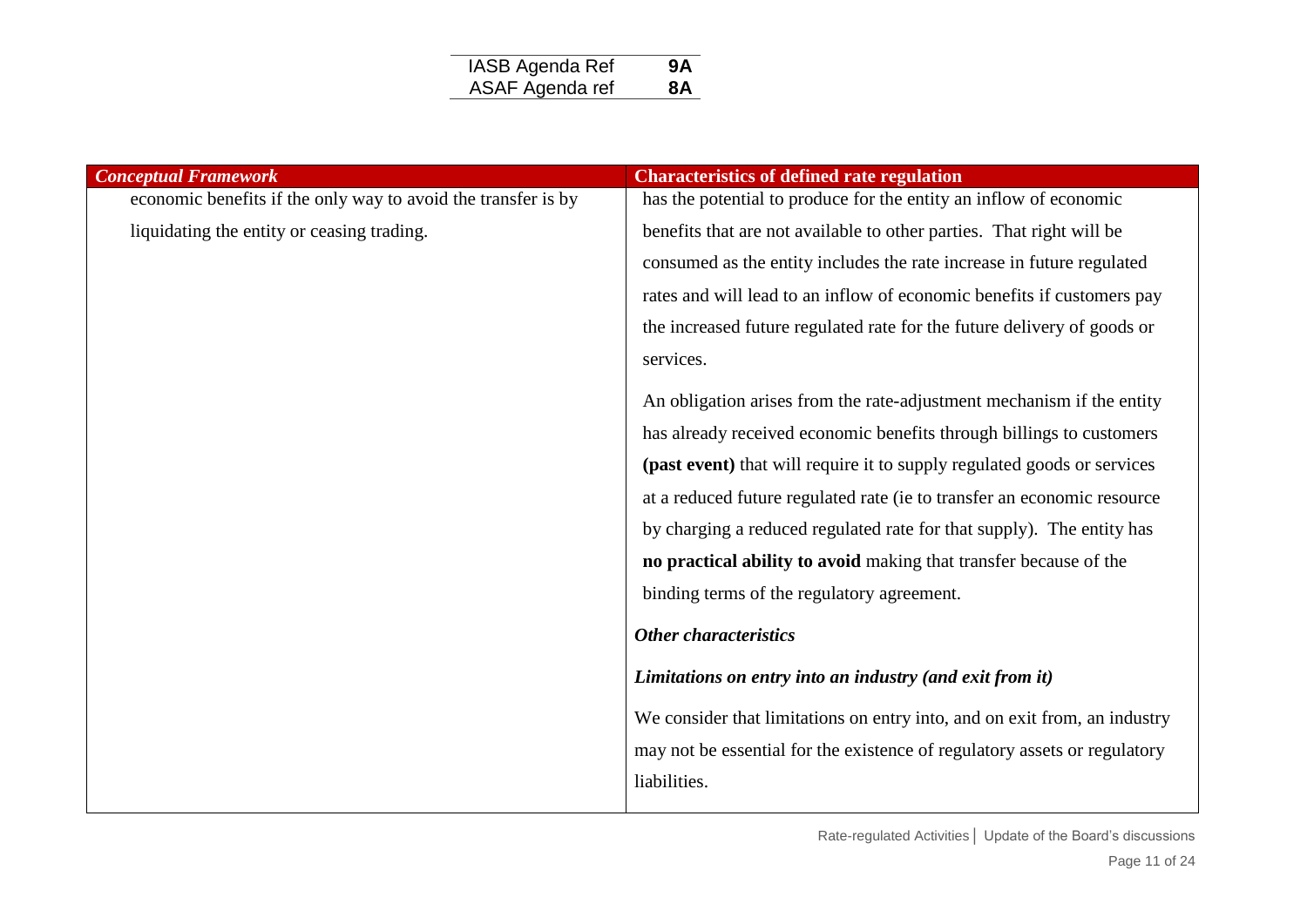| <b>IASB Agenda Ref</b> | 9Α |
|------------------------|----|
| ASAF Agenda ref        | 8Α |
|                        |    |

| <b>Conceptual Framework</b> | <b>Characteristics of defined rate regulation</b>                           |
|-----------------------------|-----------------------------------------------------------------------------|
|                             | The amounts identified through the rate-adjustment mechanism are            |
|                             | specific to the entity that is subject to that mechanism. Consequently, the |
|                             | right to charge a higher price resulting from the rate-adjustment           |
|                             | mechanism is a right that is specific to the entity. Limitations on entry   |
|                             | into an industry are not necessary to the existence of such a right. It is  |
|                             | necessary only that entities entering the industry are subject to the rate- |
|                             | adjustment mechanism.                                                       |
|                             | A limit on entry into the industry enhances the probability that the right  |
|                             | will produce economic benefits that flow to the entity. However, the        |
|                             | probability of an inflow of economic benefits affects the measurement of    |
|                             | the right, not its existence.                                               |
|                             | Limitations on exit from an industry may not be essential for the           |
|                             | obligation to charge a lower regulated rate to be unavoidable. The          |
|                             | economic consequences of exiting from a market may be significantly         |
|                             | more adverse than the transfer of the economic resources itself.            |
|                             |                                                                             |
|                             |                                                                             |
|                             |                                                                             |
|                             |                                                                             |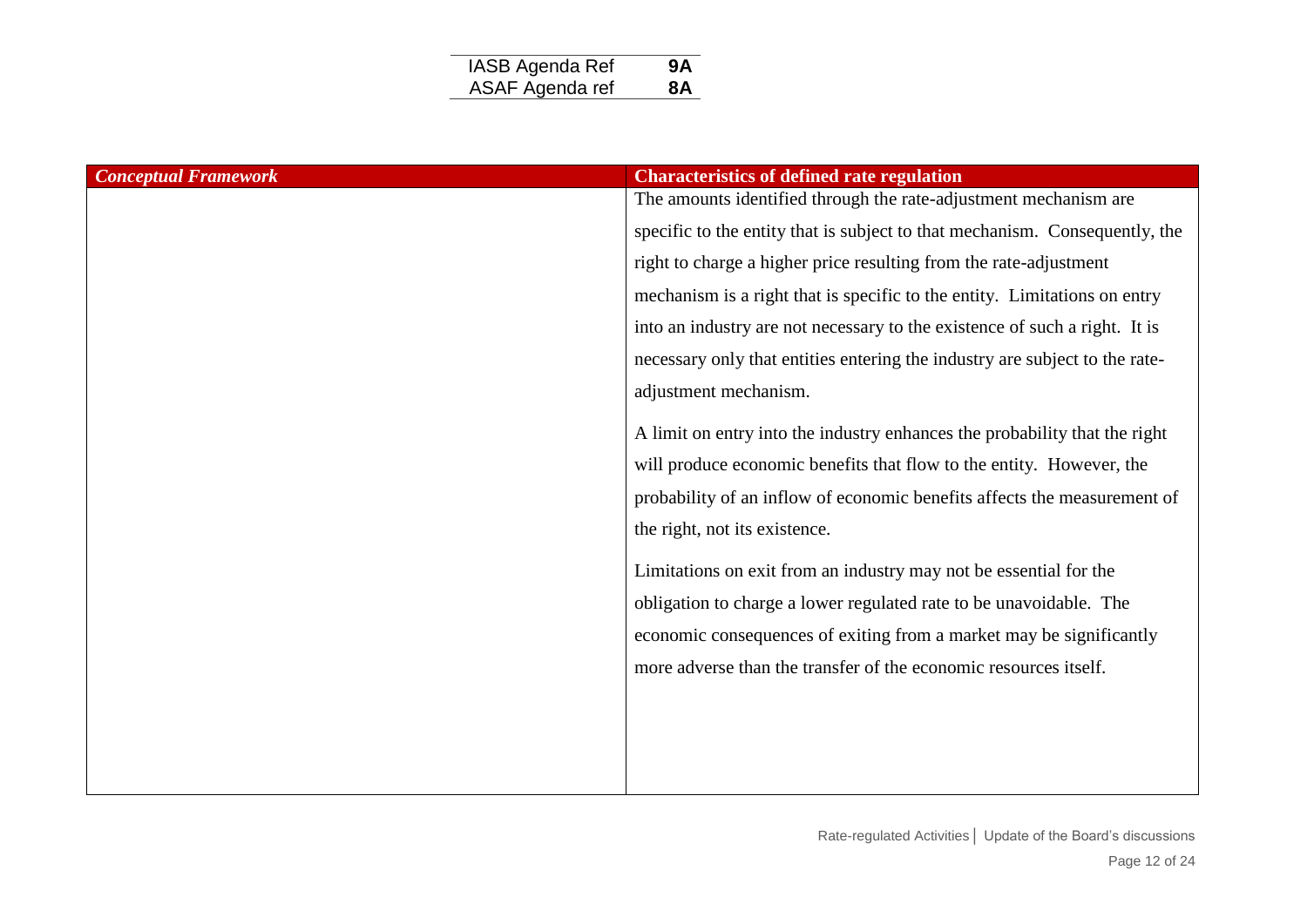| IASB Agenda Ref | 9Α |
|-----------------|----|
| ASAF Agenda ref | 8A |

| <b>Conceptual Framework</b> | <b>Characteristics of defined rate regulation</b>                              |  |
|-----------------------------|--------------------------------------------------------------------------------|--|
|                             | Minimum quality levels or other service requirements                           |  |
|                             | Arguably, this characteristic is not a separate characteristic, but is part of |  |
|                             | the rate-setting mechanism because without it an entity could charge the       |  |
|                             | regulated rate for a lower level of service.                                   |  |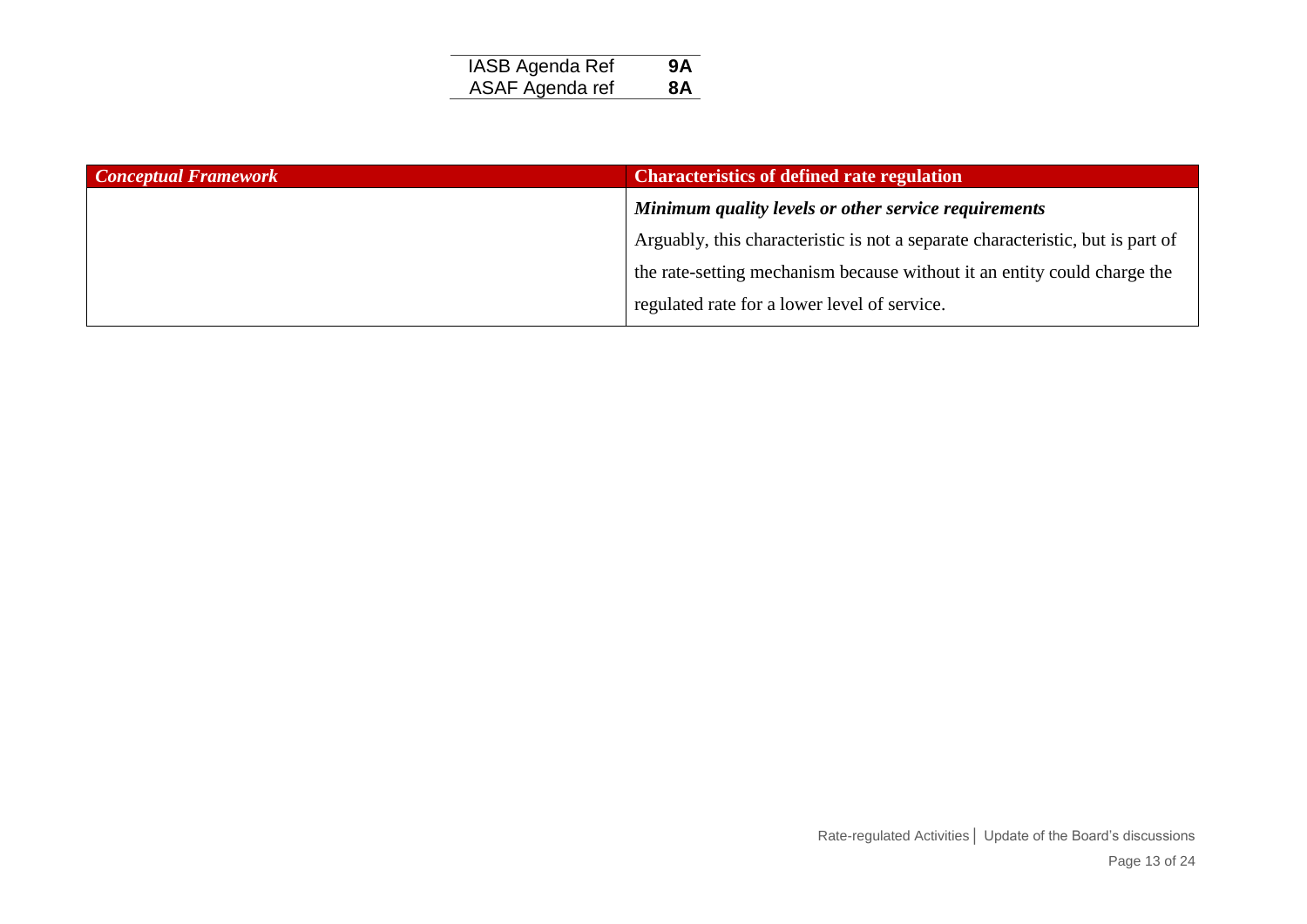### *Accounting for the rights and obligations arising from the rate-adjustment mechanism*

- <span id="page-13-0"></span>20. The principle of the model is to recognise the rights and obligations arising from the rate-adjustment mechanism specified in the regulatory agreement. Those rights and obligations result from activities undertaken by the entity during the reporting period and constitute a right or an obligation to charge a higher or lower regulated rate in a future period.
- 21. The model aims to account only for the amounts arising from the rate-adjustment mechanism. Consequently, an entity will apply the requirements of other IFRS Standards, including IFRS 15, before applying the model. IFRS 15 presents information about the entity's contracts with customers. Those contracts establish a  $P \times Q$  relationship (paragraph 12).
- 22. Presenting regulatory assets, liabilities and the related income or expense adjustments to profit or loss separately from the amounts recognised using IFRS 15 provides users of financial statements with relevant and understandable information that is intended to represent faithfully how the rate-adjustment mechanism in the regulatory agreement affects the entity's financial position, financial performance and future cash flows.
- 23. Consequently, we are not proposing to amend IFRS 15 to reflect the existence of the regulatory assets or liabilities. Nor are we proposing to amend IAS 38 *Intangible Assets* to reflect any rights or obligations arising from the regulatory agreement that go beyond the regulatory assets and regulatory liabilities arising from the rate-adjustment mechanism. Paragraphs 24–26 describe why we are not proposing an intangible asset approach as the basis for the model.

#### *Discarding an intangible asset approach*

24. The regulatory agreement establishes a range of rights and obligations for the entity that encompass many aspects of the entity's rate-regulated business and how it is operated. This combination of rights and obligations might be seen as constituting an intangible asset. However, we consider that the resulting intangible asset, if considered as a single unit of account, forms part of, but is not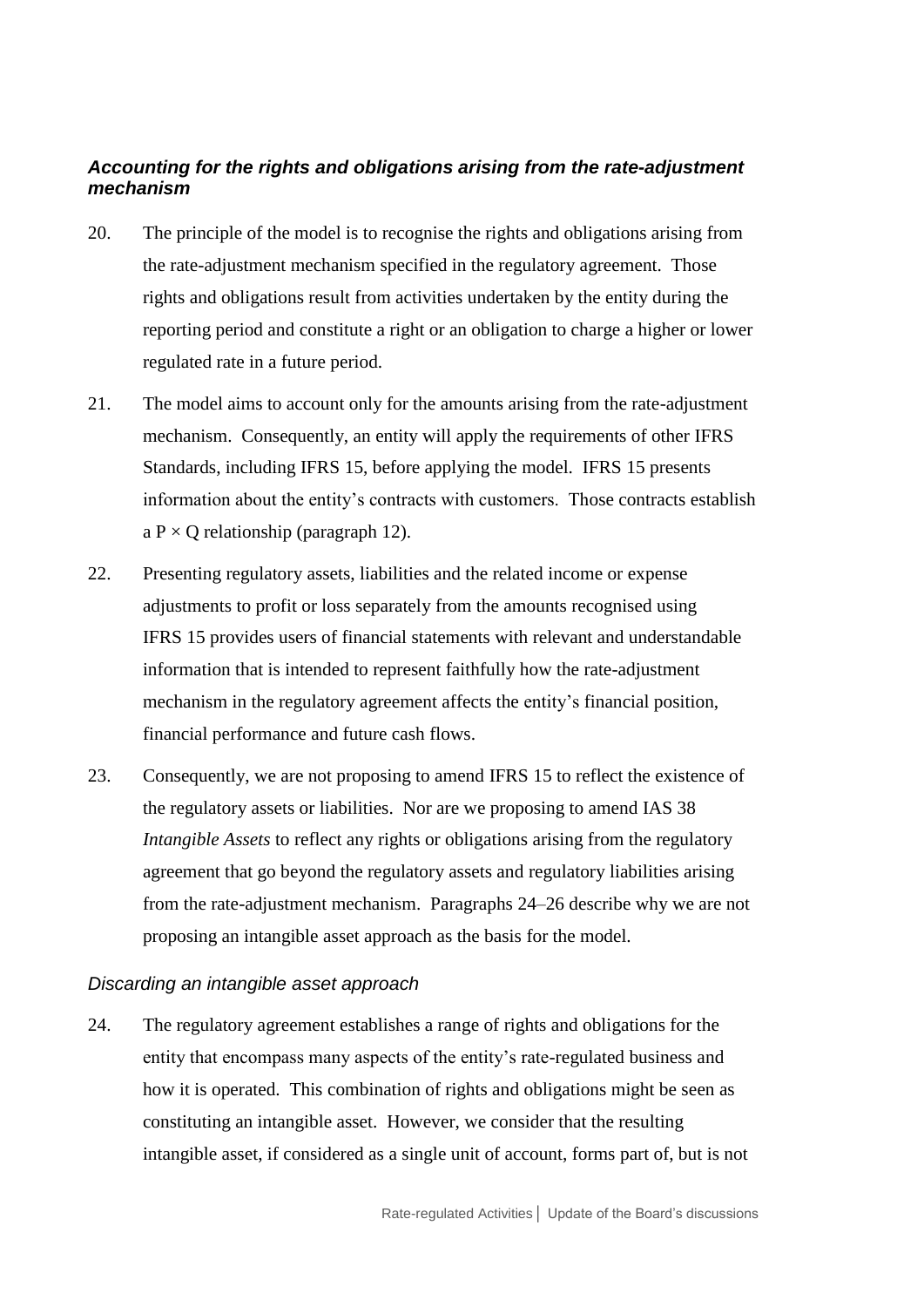separable from, the business as a whole or goodwill. This is because the regulatory agreement has a pervasive effect on the value of the entity's rateregulated business.

- 25. The Discussion Paper *Reporting the Financial Effects of Rate Regulation* published in September 2014 highlighted some problems with using the requirements of IAS 38 to reflect the rights and obligations arising from the regulatory agreement.<sup>8</sup> Consequently, the Discussion Paper suggested that developing an 'intangible asset model' for rate regulation would involve developing requirements different from those contained in IAS 38. The problems with using the requirements of IAS 38 include the following:
	- (a) Some entities would be prohibited from recognising an intangible asset for the regulatory agreement because IAS 38 does not allow the initial recognition of intangible assets at amounts other than cost (paragraphs 21, 24 and 76 of IAS 38). This means that many rate-regulated entities would not recognise a regulatory intangible asset because many such entities do not pay a fee to acquire or renew a regulatory agreement.
	- (b) Most, if not all, entities would be prohibited from recognising the rights and obligations highlighted in paragraph [14\(](#page-4-1)b) as changes in the fair value of any intangible asset. This is because IAS 38 permits an entity to subsequently measure an intangible asset at fair value only if its fair value can be measured by reference to an active market (see paragraphs 75–78 of IAS 38).
	- (c) The rights and obligations highlighted in paragraph [14\(](#page-4-1)b) arise because of the rate-adjustment mechanism specified in the regulatory agreement. Any costs incurred by the entity that relate to the creation of such rights and obligations are unlikely to satisfy the requirements of IAS 38 to be classed as costs 'incurred subsequently to add to, replace part of, or service' any original intangible asset recognised (see paragraphs 18 and 20–23 of IAS 38).

<sup>8</sup> See paragraphs 5.35–5.46 of the Discussion Paper.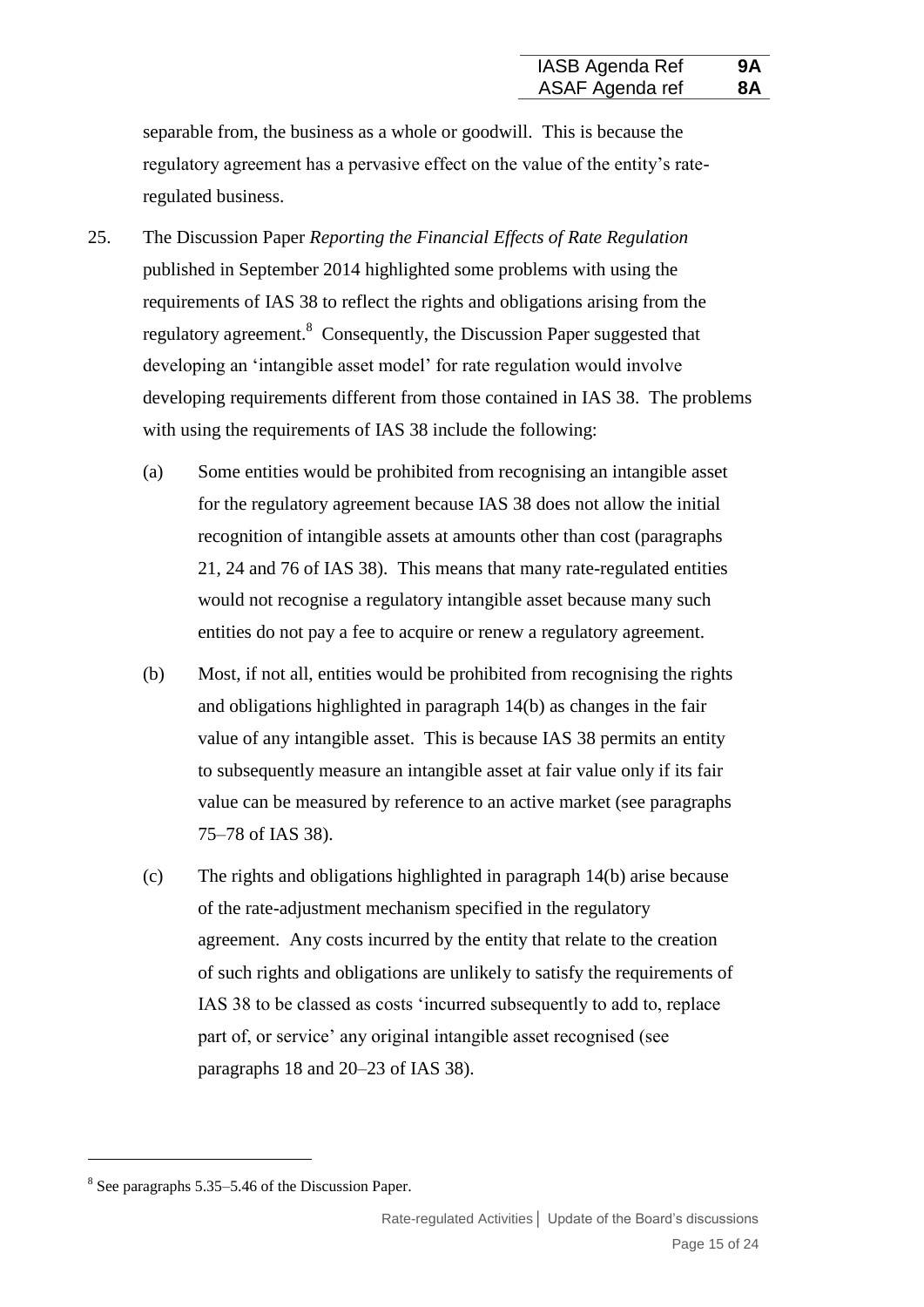- 26. Few respondents to the Discussion Paper expressed support for developing an intangible asset model, for both conceptual and practical reasons.<sup>9</sup> The reasons, identified through the responses to the Discussion Paper and through subsequent outreach, for not developing an intangible asset model include:
	- (a) Changes in the value of the regulatory agreement intangible asset may incorporate changes in the value of the business and internally generated goodwill. Such changes in value would, by their nature, include amounts that relate to future cash flows, transactions and events, including the associated profit of those future transactions. This would involve a significant level of measurement uncertainty in respect of future transactions and events.
	- (b) Recognising changes to the overall value of an intangible asset would not communicate the timing of reversals in the temporary differences arising from rate-adjustment mechanism. This information is important to help users of financial statements predict the effects of the regulatory adjustment on the timing of cash flows.
	- (c) If the net effect of the rights and obligations arising from the regulatory agreement described in paragraph [14\(](#page-4-1)b) is isolated and treated as a separate regulatory intangible asset, it is not clear how the net effect meets the definition of an intangible asset, particularly when the net effect results in a credit balance (ie a net regulatory liability).
	- (d) Developing a new intangible asset model for rate regulation could cause unintended consequences for the accounting for other intangibles assets and may create a conflict or confusion with the intangible asset model existing within IFRIC 12 *Service Concession Arrangements*.

<sup>&</sup>lt;sup>9</sup> See paragraphs 52–56 of Agenda Paper 9 presented to the Board in February 2015.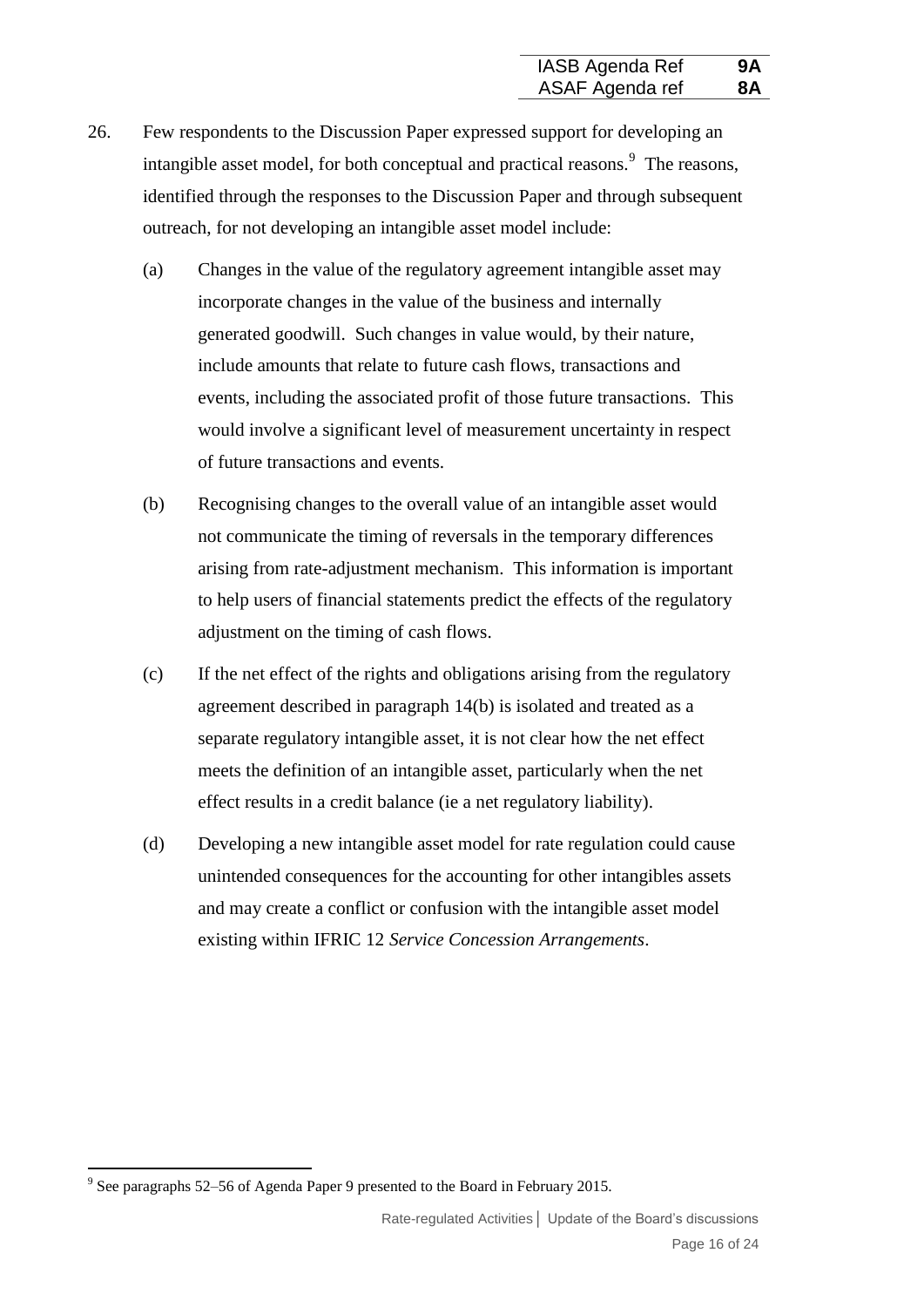## **APPENDIX A—Summary of feedback and comments received from Request for Information, Discussion Paper and outreach activities**

A1. We have conducted extensive research during this project to identify the characteristics of defined rate regulation and understand how the rate-setting and rate-adjustment mechanisms work in practice. We have worked with members of ASAF and with the Board's Consultative Group for Rate Regulation to develop and confirm the descriptions of defined rate regulation used in papers presented to the Board and to ASAF. We have also conducted two formal public consultations, together with formal and informal outreach with different types of stakeholders in many countries. We summarise below the main messages received that are pertinent to our description of defined rate regulation and our approach to developing the model to account for the rights and obligations arising from the rate-adjustment mechanism.

#### **Feedback received from Request for Information**

- A2. The Board received 79 comment letters responding to its Request for Information (RFI) *Rate Regulation*, published in March 2013. The objective of the RFI was to gather high-level overviews of types of rate regulation in force to provide factual evidence and examples that would be used to help to determine the scope of a Discussion Paper.
- A3. The responses to the RFI are summarised in Agenda Paper 9 for the July 2013 Board meeting. The responses came from 25 countries and described aspects of rate regulation in 37 countries. The distribution of responses by type and region of respondent is summarised as follows:

| Distribution of responses by type | Per cent<br>$\frac{6}{9}$ |
|-----------------------------------|---------------------------|
| Accountancy firms/ bodies         |                           |
| Preparers                         | 51                        |
| Preparer representative bodies    | 13                        |
| Standard-setting bodies [incl.]   | ר ו                       |
| endorsement advice bodies]        |                           |
| Rate regulators                   | 12                        |
| thers)                            |                           |
| Total                             |                           |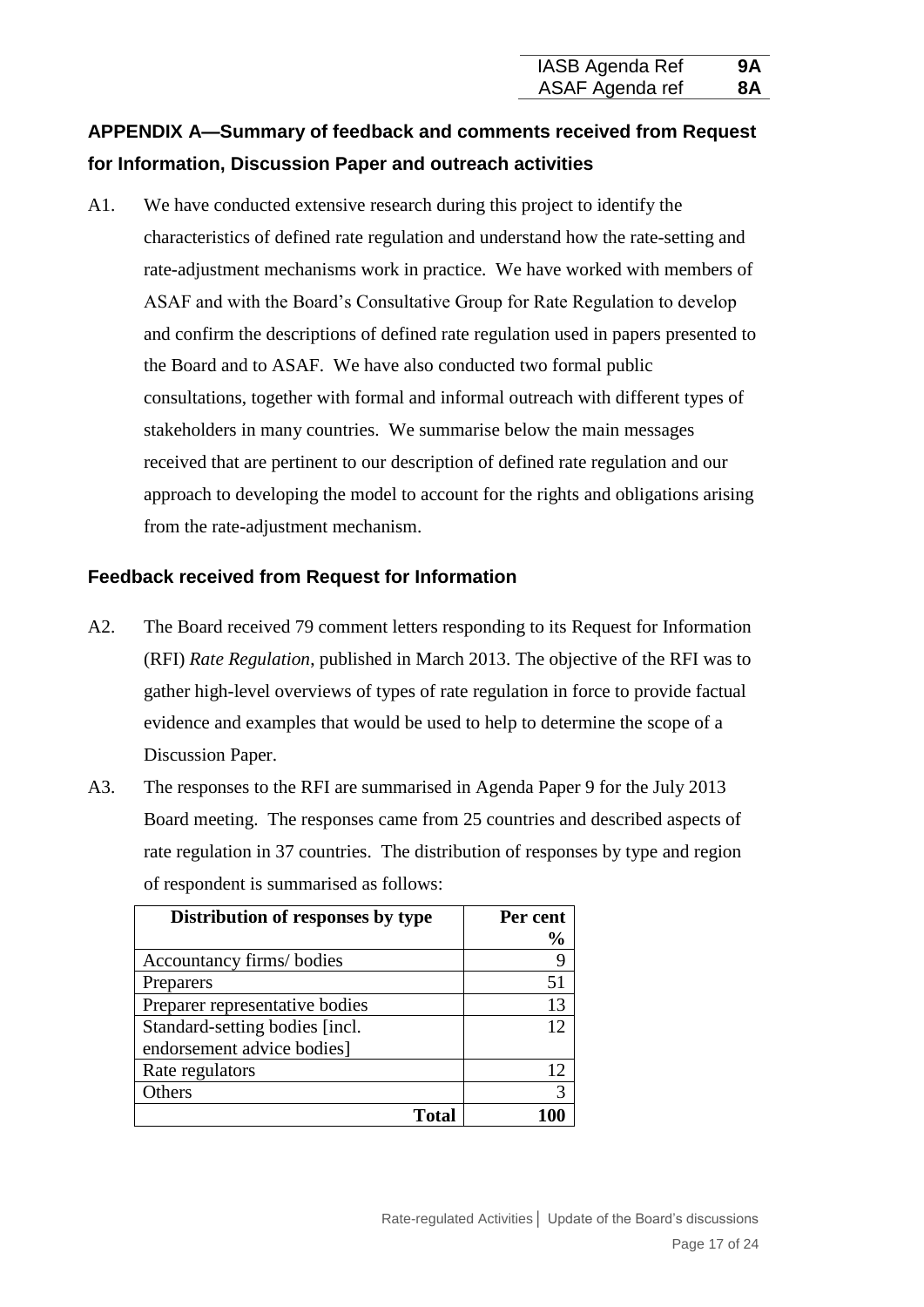| Distribution of responses by region | Per cent      |
|-------------------------------------|---------------|
|                                     | $\frac{0}{0}$ |
| Asia                                | 13            |
| Europe                              | 42            |
| Latin America                       |               |
| North America                       | 21            |
| Others                              | 14            |
| <b>Total</b>                        | 100           |

- A4. All of the respondents that commented on the scope of the project welcomed the Board's intention to investigate a wide variety of rate regulatory schemes. They cautioned the Board against developing rule-based guidance applicable to only certain types of schemes. This is consistent with many of the responses to the Exposure Draft *Rate-regulated Activities* (the 2009 ED), published in July 2009. The 2009 ED focused on a specific type of rate regulation (commonly known as 'cost-of-service' or 'return-on-base-rate' regulation).
- A5. The responses to the RFI identified two general types of rate regulation:
	- (a) Cost-based (commonly known as 'cost-of-service' or 'return-on-base-rate' regulation); $^{10}$  and
	- (b) Incentive-based (including price-cap or revenue-cap regulation).
- A6. However, these two types reflect two extremes of a range of rate regulation. Few, if any, schemes fall neatly into either extreme and the analysis of the responses highlighted that the high-level terminology commonly used when describing rate regulation can be misleading. Consequently, a new term, 'defined rate regulation', was developed to capture the common characteristics of almost all of the schemes described.
- A7. Even though the objectives of rate-regulatory schemes can vary widely, the following objectives appeared to be common to most schemes described in the responses:
	- (a) to protect the interests of consumers by:
		- (i) controlling the price charged to customers (a 'fair and reasonable rate'); and
		- (ii) providing rate stability;
	- (b) to maintain the (public) service; and

<sup>&</sup>lt;sup>10</sup> See Agenda Paper 9 discussed at the July 2013 Board meeting.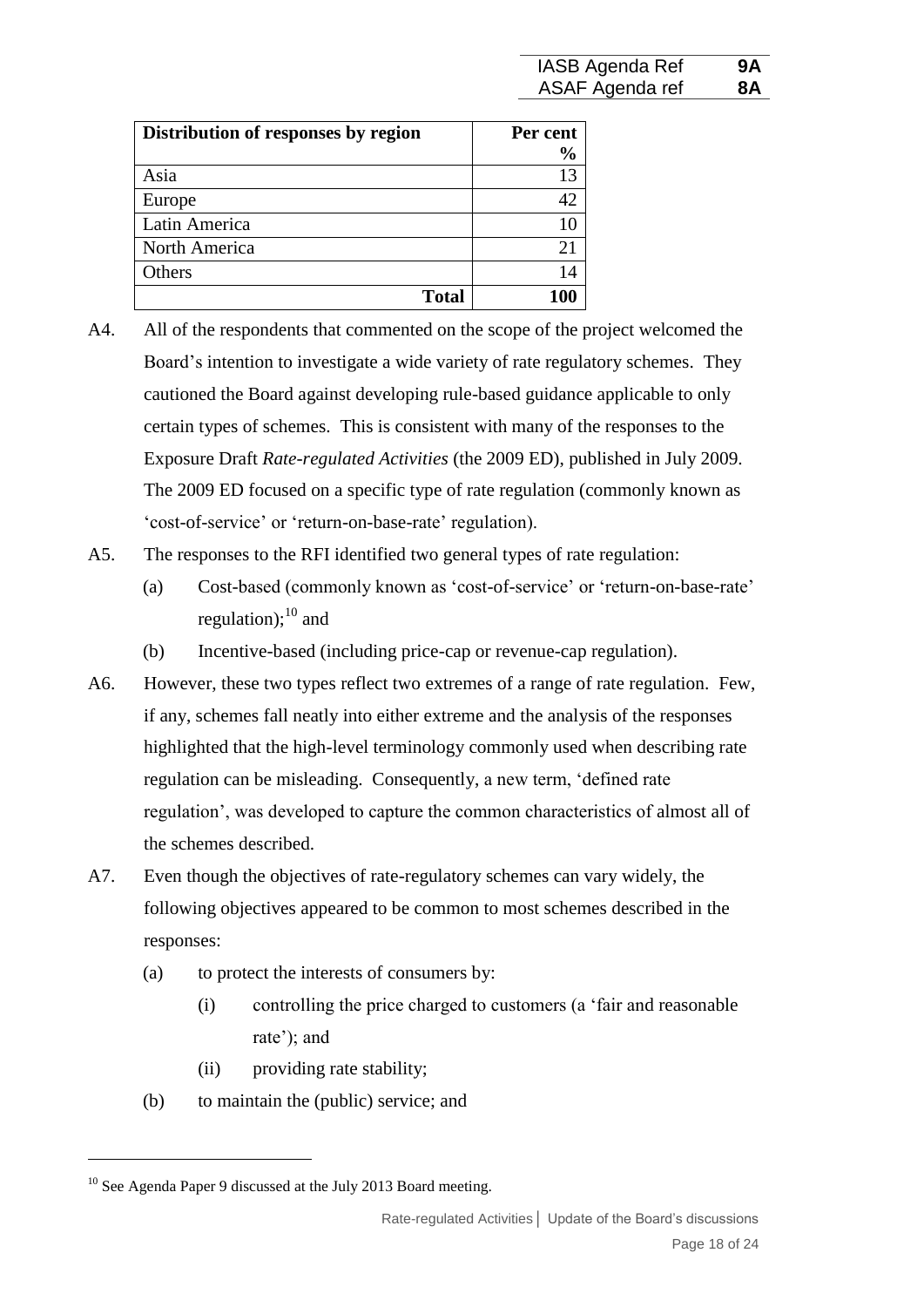- (c) to provide investors with a 'fair rate of return'.
- A8. As part of the rate regulator's objective to maintain the public service, defined rate regulation typically imposes significant obligations on the supplier. Common obligations include:
	- (a) services must be provided to consumers on a non-discriminatory basis;<sup>11</sup>
	- (b) defined minimum service levels must be achieved;
	- (c) specified levels of investment in infrastructure capacity and reliability must be achieved; and
	- (d) emissions and other environmental targets must be met, which may include participation in conservation programmes or investment in the use of cleaner or more sustainable energy or material sources.
- A9. In exchange for these obligations, the regulation typically provides entities with a right, in law, to have the opportunity to recover their costs and earn a fair rate of return. Consequently, the rate-setting mechanism set by the rate regulator must provide a reasonable assurance that the supplier will recover its costs and earn a fair return, although it does not guarantee recovery.
- A10. Without exception, the rate-setting mechanisms described in the responses to the RFI use estimated amounts to establish the rate to be charged for the future supply of the goods/services that are subject to the rate regulation. Although the ratesetting mechanisms vary widely, almost all respondents to the RFI noted that variance/deferral accounts are used to record differences between the estimated and actual amounts for certain pre-defined types of income or expenditure.
- A11. The use of variance/deferral accounts (ie the rate-adjustment mechanism) is considered by many of the respondents to increase the assurance that the rateregulated entity is able to recover the tracked costs (or 'refund' any excess recovery).

<u>.</u>

 $11$  This usually means that network access and connection to the network cannot be refused or that services must be provided to certain classes of consumers at the regulated rate, irrespective of the cost of providing services to that particular class of consumer, for example, those in remote or rural areas.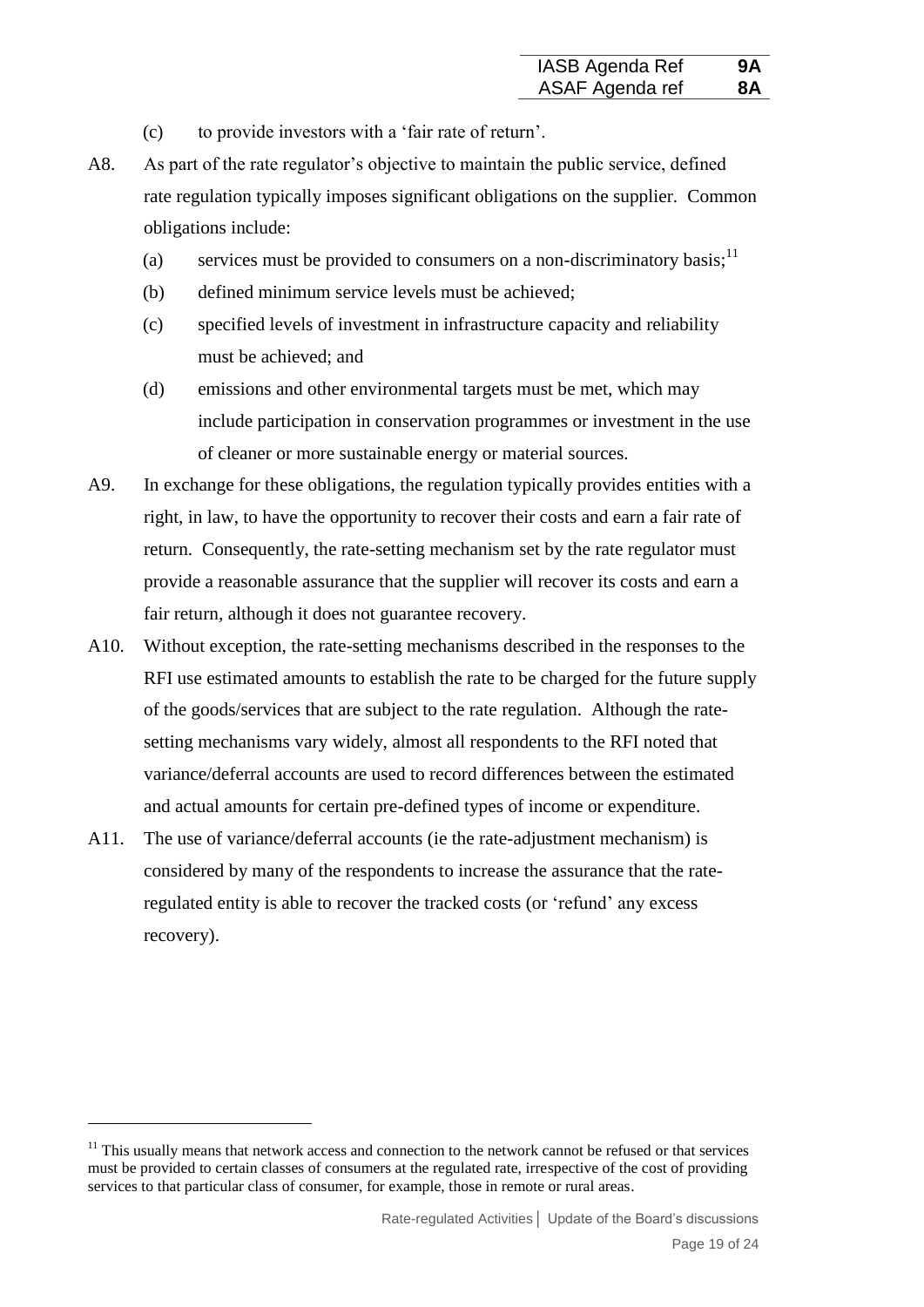#### **Comments received from the Discussion Paper and outreach activities**

- A12. The Board received 113 comment letters in response to its Discussion Paper *Reporting the Financial Effects of Rate Regulation* (the Discussion Paper), published in September 2014. The Discussion Paper described the common features of 'defined type of rate regulation', which contains a combination of costbased and incentive-based mechanism (ie a 'hybrid' type of rate regulation). The Discussion Paper explored which of the common features of defined rate regulation, if any, create a combination of rights and obligations that is distinguishable from the rights and obligations arising from activities that are not rate-regulated. The Discussion Paper also:
	- (a) sought to identify what information about the economic and financial effects of rate regulation is most relevant to users of financial statements; and
	- (b) explored several possible approaches that the Board could consider when deciding how best to report the financial effects of rate regulation.
- A13. Agenda Paper 9 for the February 2015 Board meeting summarises the responses to the Discussion Paper and, in Appendix 2, the external consultation and formal outreach activities conducted around the Discussion Paper. The distribution of responses by type and region of respondent is summarised as follows: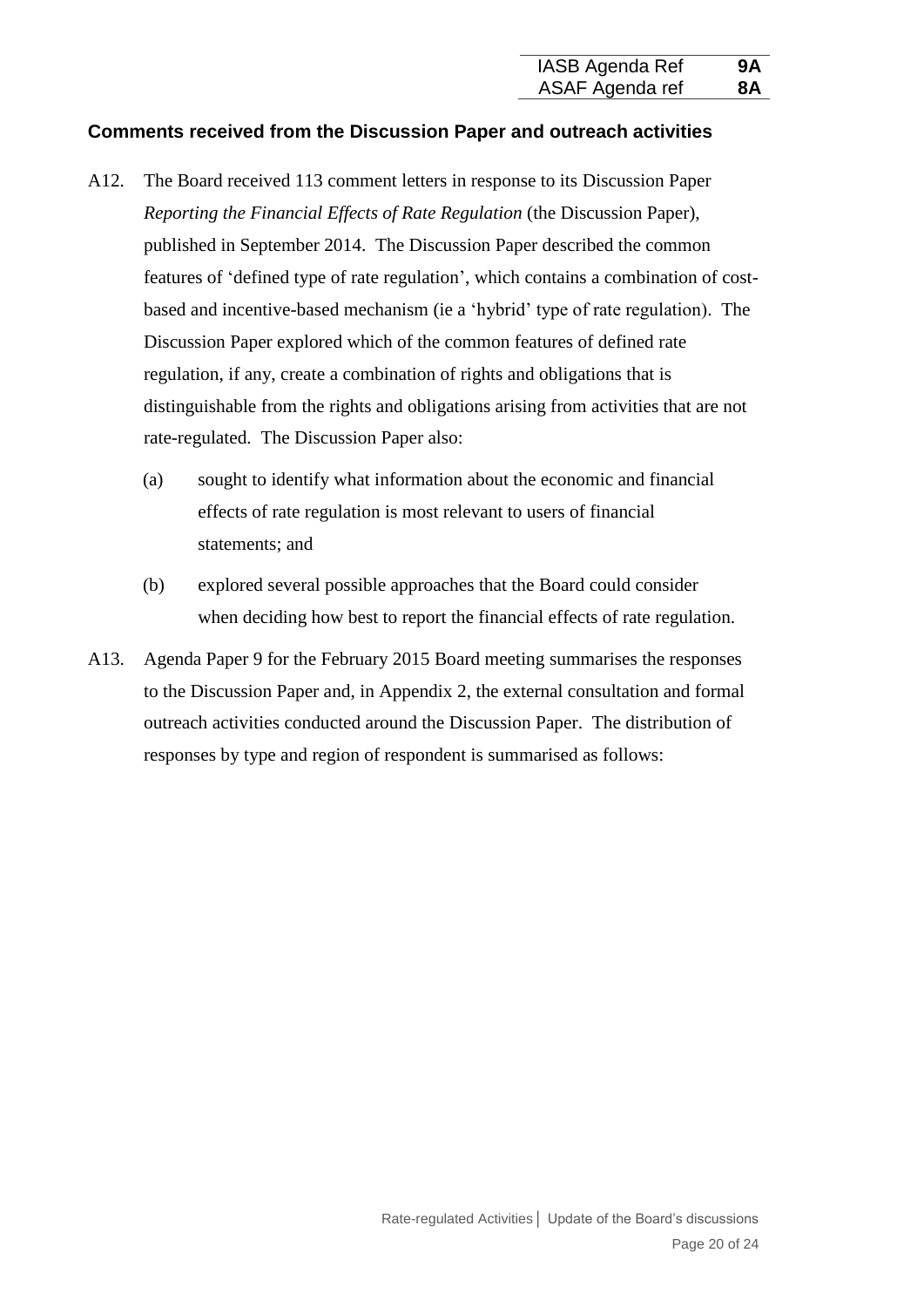| IASB Agenda Ref | 9A        |
|-----------------|-----------|
| ASAF Agenda ref | <b>8A</b> |

| <b>Respondent type</b>      | <b>Africa</b>            | Asia-<br>Oceania         | <b>Europe</b>  | <b>North</b><br>America  | Latin<br>America         | <b>Global</b>            | <b>Total</b>            |
|-----------------------------|--------------------------|--------------------------|----------------|--------------------------|--------------------------|--------------------------|-------------------------|
| <b>Accountancy Body</b>     | 3                        | 5                        | 3              | $\overline{\phantom{a}}$ | $\overline{\phantom{a}}$ | 1                        | 12                      |
| <b>Accounting Firm</b>      | $\overline{\phantom{0}}$ | $\qquad \qquad$          |                | $\mathbf{1}$             | $\qquad \qquad$          | 6                        | 7                       |
| Academic                    | $\overline{\phantom{0}}$ | $\qquad \qquad$          |                | $\overline{4}$           | $\qquad \qquad$          |                          | $\overline{\mathbf{4}}$ |
| <b>Securities Regulator</b> | $\overline{\phantom{a}}$ | $\overline{2}$           | 1              | $\overline{2}$           | $\mathbf{1}$             | $\mathbf{1}$             | $\overline{7}$          |
| <b>Standard Setter</b>      | $\overline{\phantom{0}}$ | 9                        | 10             | $\mathbf{1}$             | $\overline{2}$           | $\overline{\phantom{a}}$ | 22                      |
| User                        | $\overline{\phantom{0}}$ | $\mathbf{1}$             | $\overline{2}$ | $\overline{2}$           | $\qquad \qquad$          | $\overline{\phantom{a}}$ | 5                       |
| <b>Sub-total Non-Rate-</b>  | 3                        | 17                       | 16             | 10                       | 3                        | 8                        | 57                      |
| <b>Regulated</b>            |                          |                          |                |                          |                          |                          |                         |
| <b>Rate Regulator</b>       | $\overline{\phantom{0}}$ | $\overline{\phantom{a}}$ | $\overline{a}$ | 3                        | $\mathbf{1}$             | $\overline{\phantom{0}}$ | $\overline{\mathbf{4}}$ |
| Preparer (Representative    |                          | $\overline{2}$           | $\overline{4}$ | $\overline{2}$           | $\overline{2}$           | $\overline{2}$           | 12                      |
| Body)                       |                          |                          |                |                          |                          |                          |                         |
| Preparer                    |                          | 1                        | 5              | $\mathbf{1}$             |                          |                          | $\overline{7}$          |
| (Transportation)            |                          |                          |                |                          |                          |                          |                         |
| Preparer (Utilities)        |                          | 8                        | 8              | 14                       | 3                        | $\overline{\phantom{0}}$ | 33                      |
| <b>Sub-total Rate-</b>      | $\boldsymbol{0}$         | 11                       | 17             | 20                       | 6                        | $\overline{2}$           | 56                      |
| <b>Regulated</b>            |                          |                          |                |                          |                          |                          |                         |
| <b>Total</b>                | 3                        | 28                       | 33             | 30                       | 9                        | 10                       | 113                     |

A14. The main comments received were as follows:

- (a) Many respondents agreed that the Discussion Paper provides a good description of the distinguishing characteristics of a wide range of rateregulatory schemes that exist in practice. Most agreed that the incentive-based type of rate regulation described as 'market rate regulation' in the Discussion Paper does not create sufficiently distinctive combination of rights and obligations to support developing specific accounting requirements. However, many suggested that information about this type of rate regulation should be included in any disclosure requirements developed as a result of this project.
- (b) Most respondents agreed that the description of the hybrid-type of rate regulation, termed 'defined rate regulation' in the Discussion Paper, appropriately captures the common characteristics of a wide variety of rate-regulatory schemes found in practice, together with the rights and obligations created by the schemes. Consequently, there was strong support for using this as the basis for ongoing discussions about how best to report the financial effects of rate regulation.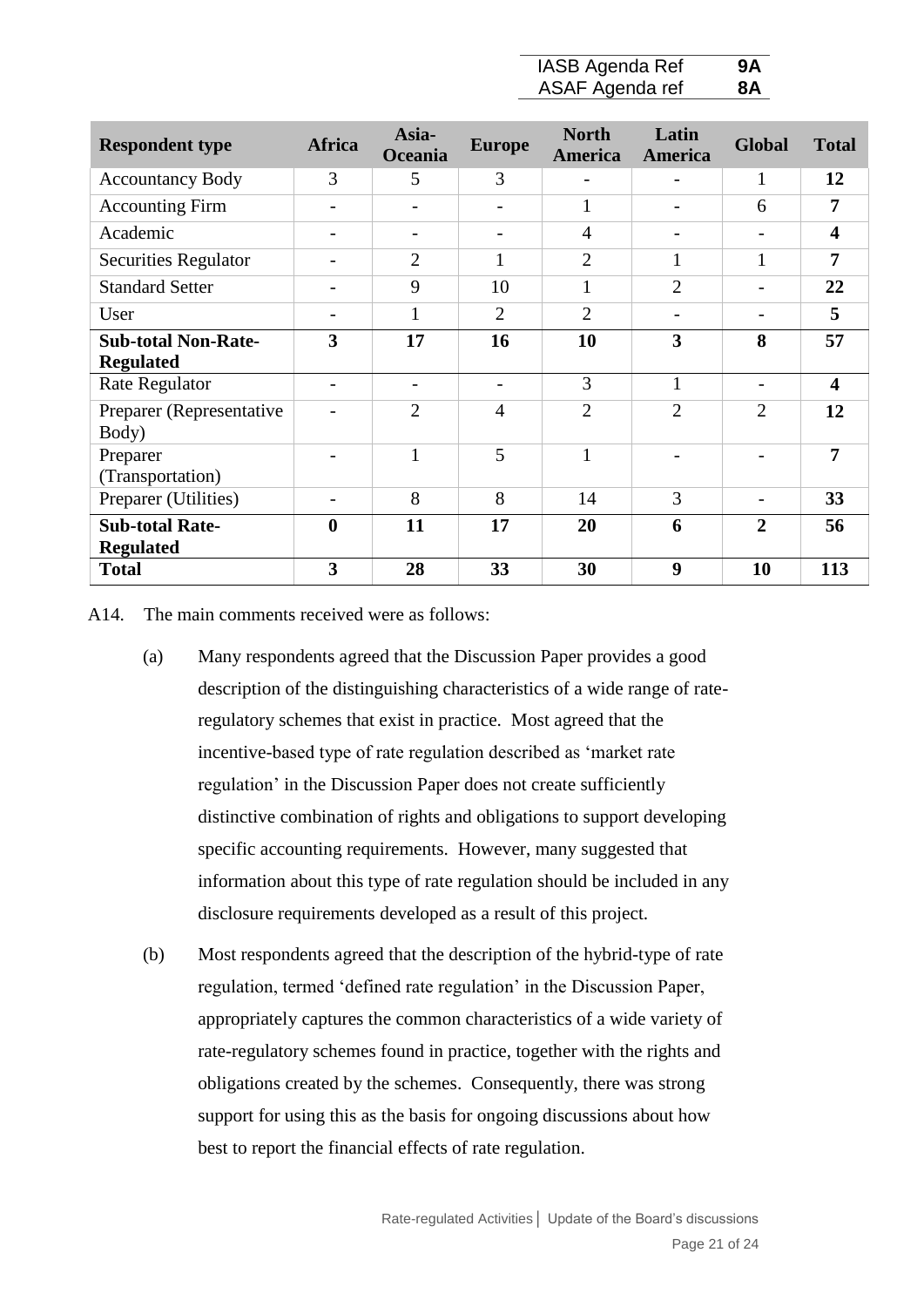- (c) Many respondents suggested that the combination of rights and obligations created by defined rate regulation creates unique or distinguishable economic conditions that are not faithfully represented by the current predominant practice in IFRS financial statements. As a result, we heard that users of financial statements need to rely on non-GAAP information obtained from a variety of sources outside the audited financial statements, which they were concerned typically lacks comparability. Although some users are content with this situation, others would prefer to obtain the information in a more accessible and comparable format within audited IFRS financial statements. However, there was limited support for the Board to develop disclosure-only requirements.
- (d) There was strong support for developing principle-based, specific accounting requirements that will lead to the recognition of at least some regulatory deferral account balances in IFRS financial statements. The strongest support was for an approach based on the **principles** contained in IFRS 15 *Revenue from Contracts with Customers*, focusing on the entity's rights and obligations relating to the customers as a whole (the customer-base), instead of individual customers. This is most likely to result in adjustments to the timing of recognition of a combination of revenue and costs. Several respondents noted that the rate-setting mechanism focuses primarily on determining the amount of consideration to which the entity is entitled. Consequently, it seems logical to focus any accounting requirements on revenue recognition. Several respondents noted, in addition, that the deferral of cost recognition is not incompatible with the principles of IFRS 15. Using IFRS 15, an entity recognises particular contract costs as an asset if specified conditions are met (paragraphs 91-98 of IFRS 15).
- (e) There was strong support for the amounts recognised to be identified separately within the financial statements. Views were mixed about whether the amounts should be disclosed separately only in the notes to the financial statements or also in the statement of financial position and income statement.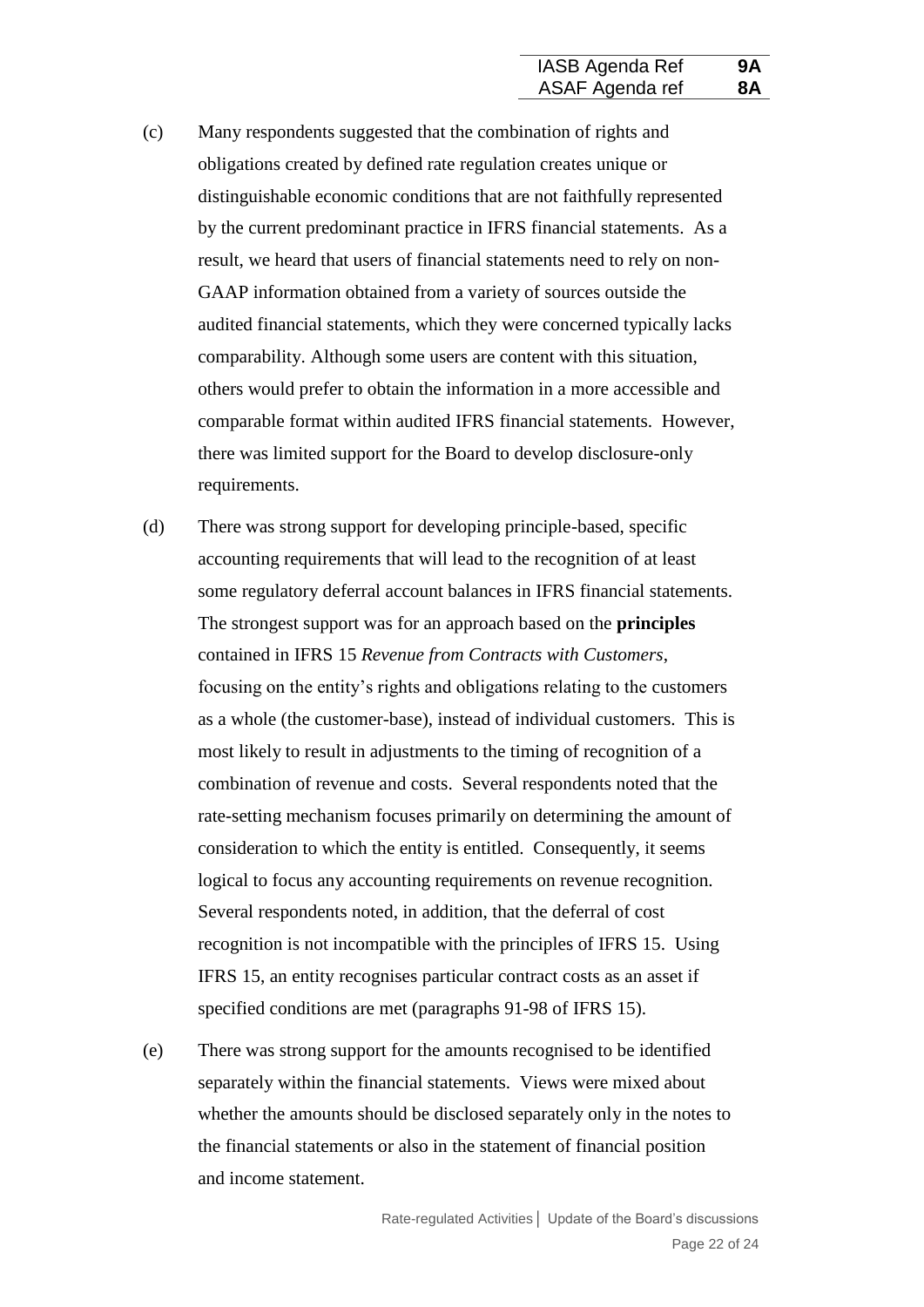- (f) There was very little support for an intangible asset approach. Most of the opponents of this approach who gave reasons for their view agreed with the disadvantages outlined in the Discussion Paper (see paragraph 26).
- (g) There was strong support to use the disclosure requirements in IFRS 14 *Regulatory Deferral Accounts* as a basis for any disclosure requirements that may be developed as a result of this project.